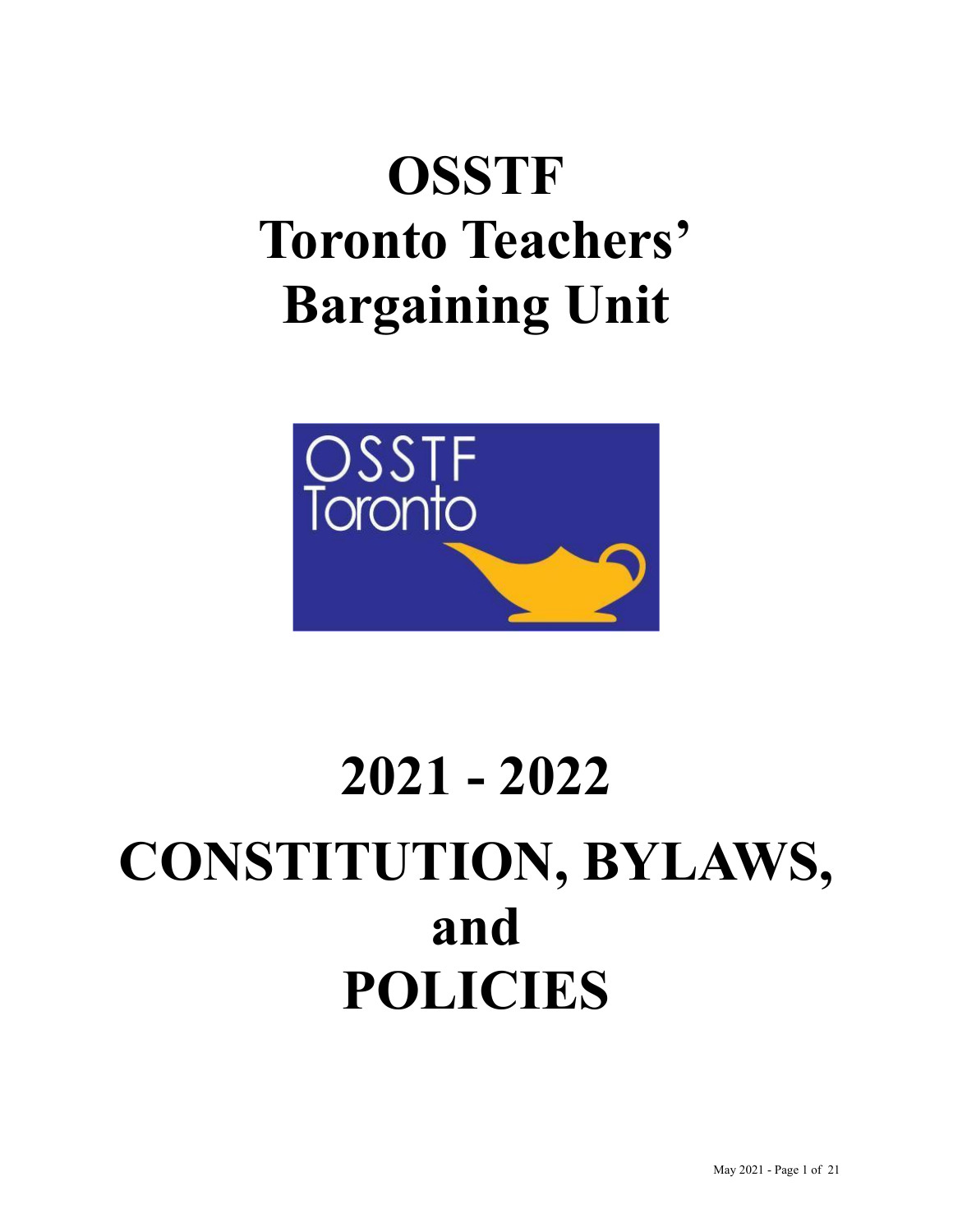# **OSSTF TORONTO TEACHERS' BARGAINING UNIT CONSTITUTION, BYLAWS, and POLICIES**

# **CONSTITUTION**

| <b>ARTICLE 1</b> | <b>DEFINITIONS</b>                  | Page 3 |
|------------------|-------------------------------------|--------|
| <b>ARTICLE 2</b> | <b>NAME</b>                         | Page 3 |
| <b>ARTICLE 3</b> | <b>BARGAINING UNIT ORGANIZATION</b> | Page 4 |
| <b>ARTICLE 4</b> | ANTI-HARASSMENT AND ANTI-BULLYING   |        |
|                  | POLICY AND PROCEDURE                | Page 4 |
| <b>ARTICLE 5</b> | <b>BYLAWS</b>                       | Page 4 |
| <b>ARTICLE 6</b> | <b>AMENDMENTS</b>                   | Page 5 |
| <b>ARTICLE 7</b> | <b>LEVY</b>                         | Page 5 |
| <b>ARTICLE 8</b> | <b>CONCURRENCE</b>                  | Page 5 |

# **BYLAWS**

| <b>BYLAW1</b>      | <b>BARGAINING UNIT BRANCH</b>         | Page 6  |
|--------------------|---------------------------------------|---------|
| <b>BYLAW2</b>      | <b>BARGAINING UNIT COUNCIL</b>        | Page 8  |
| BYLAW <sub>3</sub> | <b>STANDING COMMITTEES</b>            | Page 9  |
| BYLAW <sub>4</sub> | <b>EXECUTIVE</b>                      | Page 13 |
| BYLAW 5            | <b>GENERAL MEETING</b>                | Page 17 |
| BYLAW <sub>6</sub> | <b>AMENDMENTS</b>                     | Page 17 |
| <b>BYLAW 7</b>     | PROVINCIAL COUNCILLORS                | Page 18 |
| <b>BYLAW 8</b>     | RATIFICATION OF A TENTATIVE AGREEMENT | Page 18 |
| BYLAW <sub>9</sub> | <b>LEVY</b>                           | Page 18 |
| <b>BYLAW10</b>     | <b>RESERVE FUNDS</b>                  | Page 18 |

# **POLICY STATEMENTS** Page <sup>21</sup>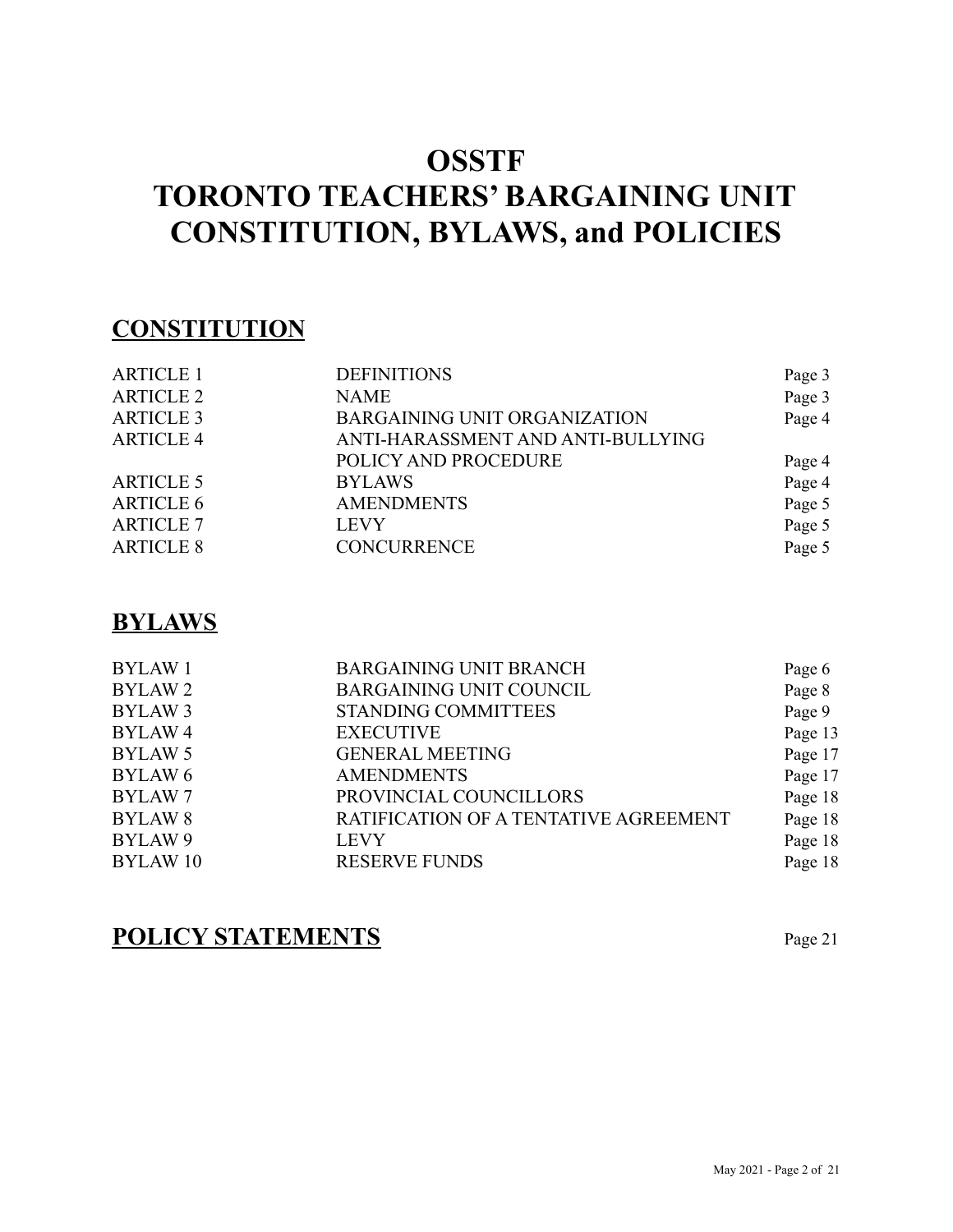# **OSSTF TORONTO TEACHERS' BARGAINING UNIT CONSTITUTION, BYLAWS, and POLICIES**

# **CONSTITUTION**

#### **ARTICLE 1** – **DEFINITIONS**

- 1.1 "Bargaining Unit" shall mean the TTBU and Continuing Education Teachers' Bargaining Unit of District 12 OSSTF Toronto.
- 1.2 "Bylaws" shall mean standing rules governing the membership of OSSTF District 12 Toronto Teachers' Bargaining Unit; made under this Constitution on matters of internal regulations and matters, which are entirely within the control of District 12 Toronto Teachers' Bargaining Unit.
- 1.3 "Branch" shall mean all of the teachers assigned to a particular school/worksite, or all centrally assigned teachers for each of the Education Offices, all centrally assigned teachers working under the same administrator.
- 1.4 "Council" shall mean the Bargaining Unit Council.
- 1.5 "Days" shall mean instructional days.
- 1.6 "District" shall mean District 12 OSSTF, Toronto.
- 1.7 "Member" shall mean an active member of the Bargaining Unit.
- 1.8 "TTBU" shall mean Toronto Teachers' Bargaining Unit.
- 1.9 "Time Release" shall mean the secondment of an elected Member to work at the District 12 office to perform work for District 12 TTBU.
- 1.10 "Year" shall mean a Member's school year.

## **ARTICLE 2** – **NAME**

2.1 This organization shall be known as District 12 OSSTF, Toronto Teachers' Bargaining Unit.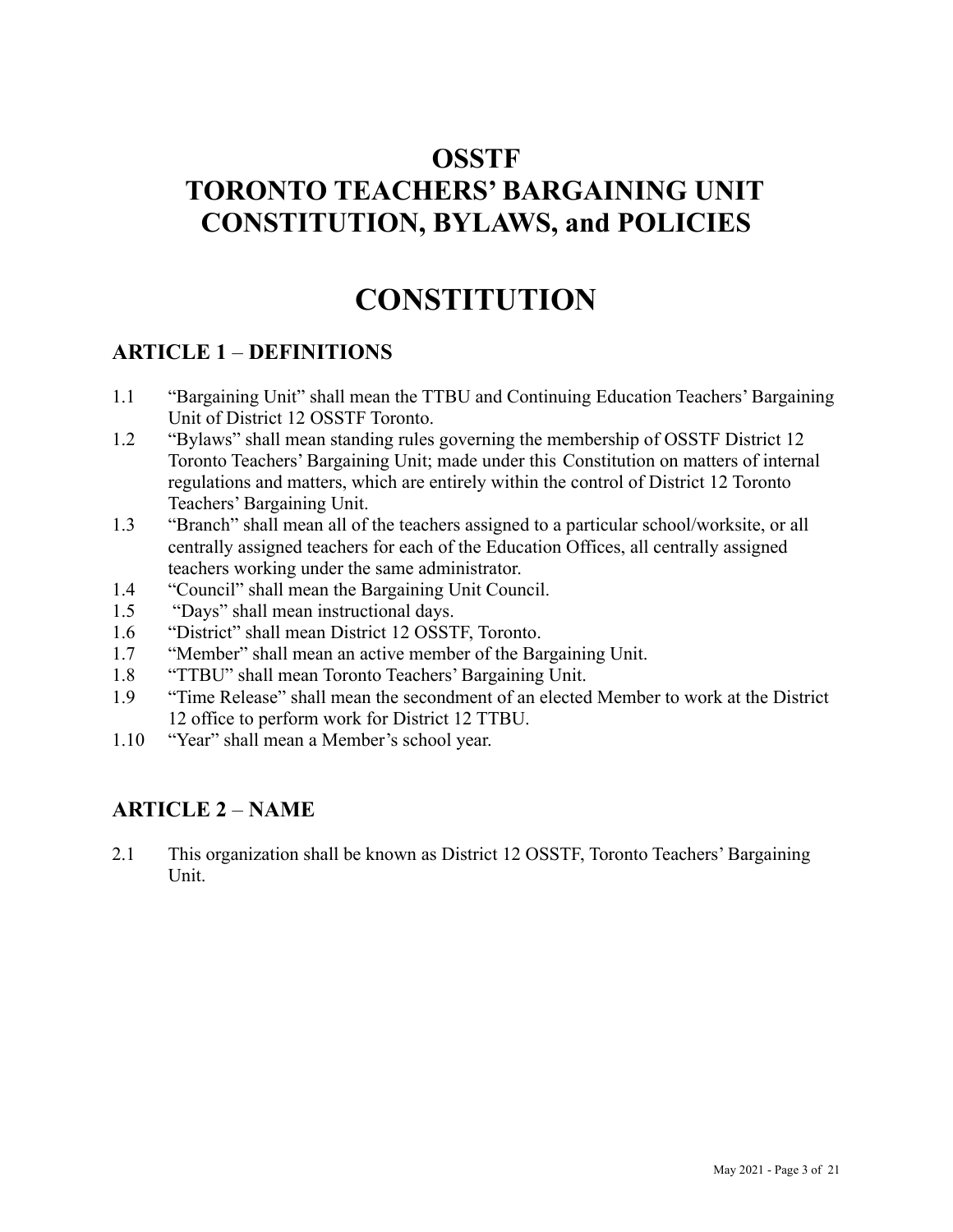## **ARTICLE 3** – **BARGAINING UNIT ORGANIZATION**

#### 3.1 **Executive**

- 3.1.1 There shall be a Bargaining Unit Executive consisting of
- 3.1.1.1 voting members as follows:
- 3.1.1.1.1 the President;
- 3.1.1.1.2 two Vice Presidents;
- 3.1.1.1.3 the Treasurer;
- 3.1.1.1.4 six Executive Officers.
- 3.1.1.2 Non-voting members as follows:
- 3.1.1.2.1 Staffing Officer(s);
- 3.1.1.2.2 Chief Negotiator.

#### 3.2. **Council**

3.2.1 The voting members of Council shall be the Executive, the Bargaining Unit Health and Safety Inspectors, all Branch Presidents and other elected Branch representatives as specified in the Bylaws.

#### 3.3 **Branches**

- 3.3.1 There shall be Bargaining Unit Branches.
- 3.3.2 A Branch may establish and amend its Branch constitution at a General Meeting of the Branch and such constitution shall not contravene the Constitution or Bylaws of the Bargaining Unit, the District or the Provincial OSSTF.

#### 3.4 **Standing Committees**

3.4.1 There shall be Standing Committees as determined by the Bylaws.

# **ARTICLE 4 – ANTI-HARASSMENT AND ANTI-BULLYING POLICY AND PROCEDURE**

4.1 The Bargaining Unit shall have an Anti-Harassment and Anti-Bullying Policy and Procedure.

# **ARTICLE 5** – **BYLAWS**

5.1 The Bargaining Unit may pass at a General Meeting Bylaws which are not inconsistent with the District and/or the Provincial Constitutions and Bylaws.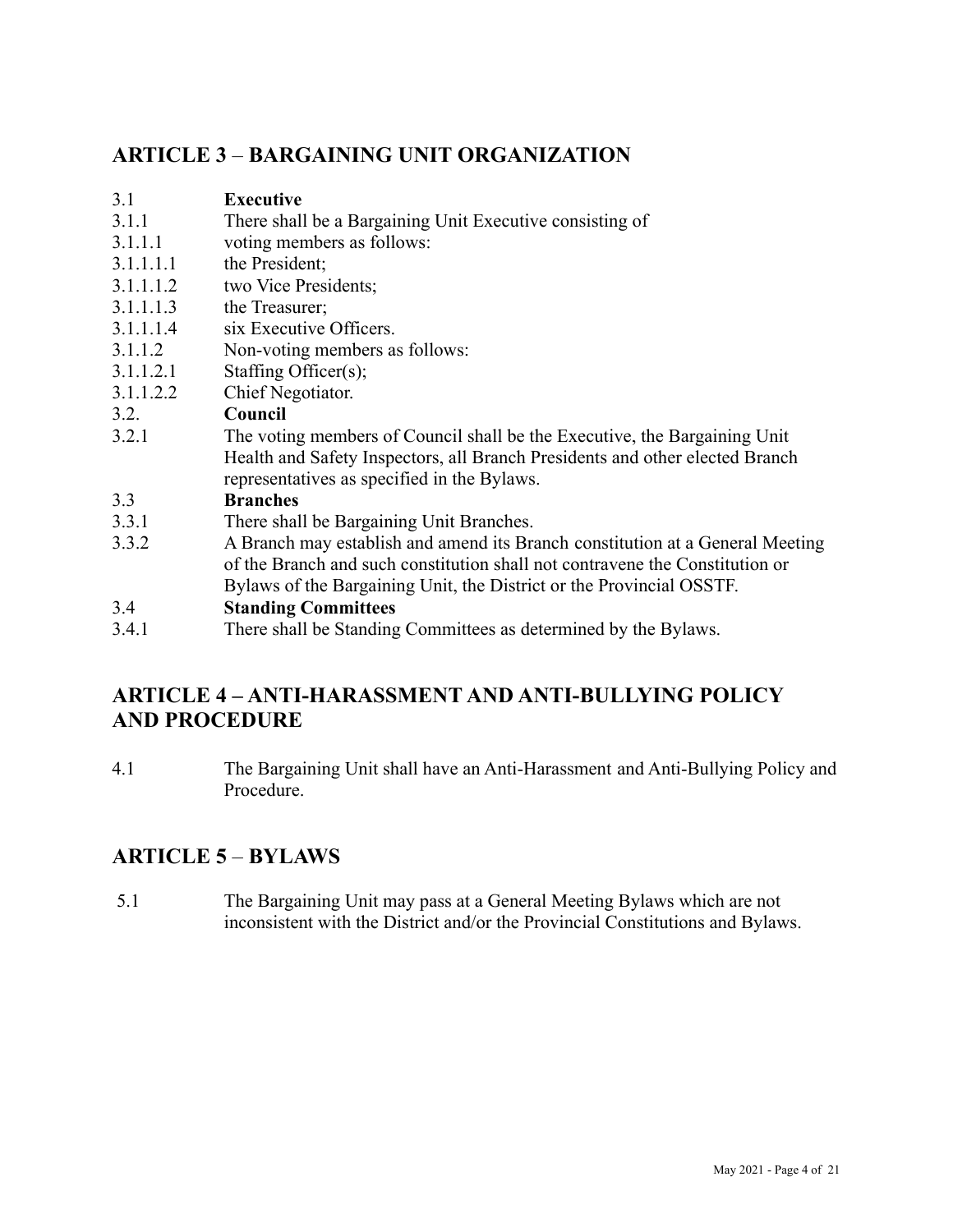## **ARTICLE 6** – **AMENDMENTS**

- 6.1 Amendments to this Constitution may be made at a General Meeting
- 6.1.1 by a two thirds vote provided that:
- 6.1.1.1 notice of the proposed amendment has been given in writing to the Constitution and Steering Committee 20 Days prior to the General Meeting and,
- 6.1.1.2 such notice has been forwarded to the Members at least 10 Days prior to the General Meeting.
- 6.1.2 By a nine-tenths vote if previous notice has not been given.

## **ARTICLE 7 – LEVY**

7.1 There shall be a levy upon Members as described in the Bylaws.

#### **ARTICLE 8 – CONCURRENCE**

8.1 No part of the Constitution and Bylaws of the District 12 TTBU shall contradict any part of the District 12 or Provincial OSSTF Constitution and Bylaws.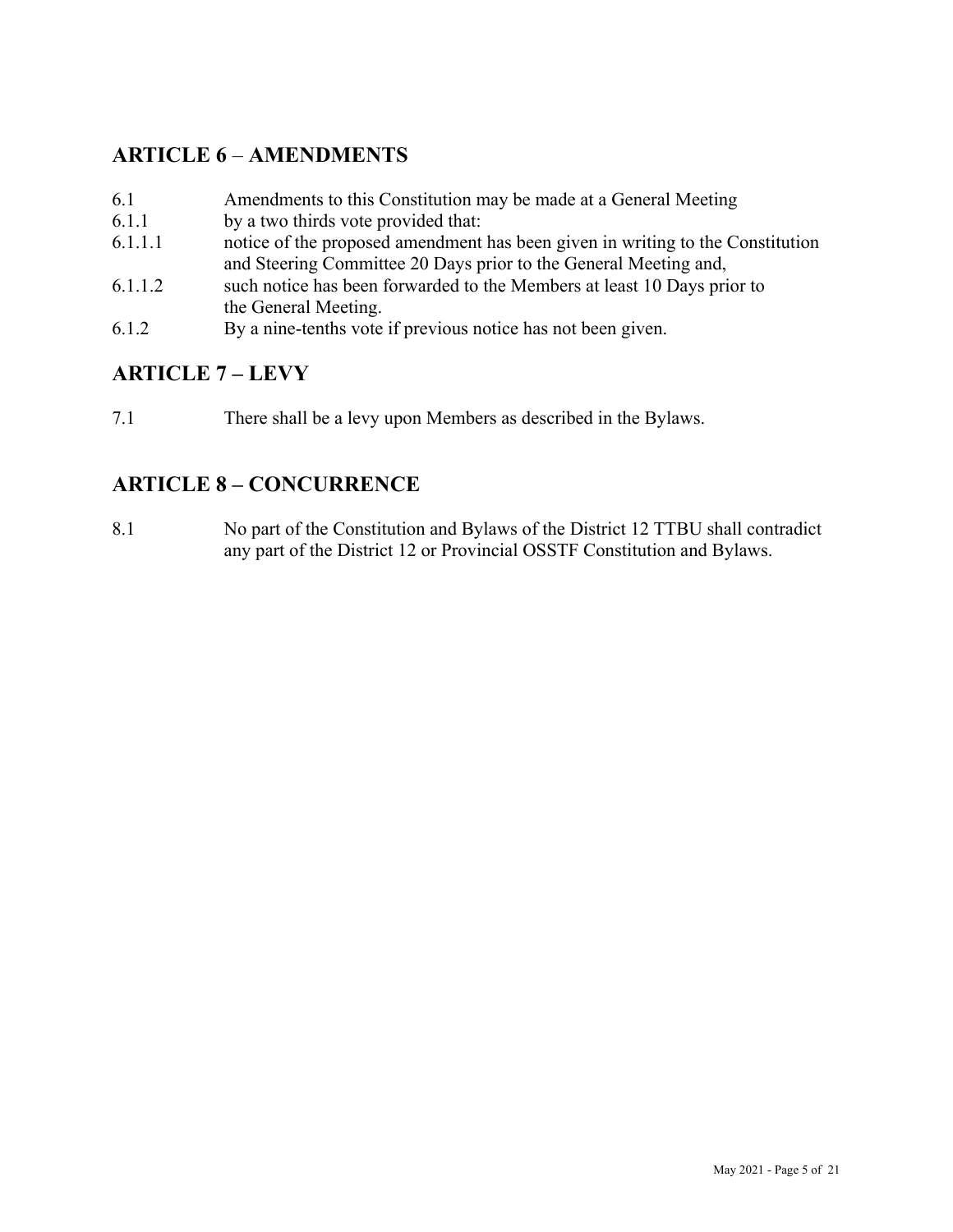# **BYLAWS**

# **BYLAW 1** – **BARGAINING UNIT BRANCH**

- 1.1 **Branch Executive**
- 1.1.1 Each Branch Executive shall consist of at least
- 1.1.1.1 a President;
- 1.1.1.2 a Secretary/Treasurer;
- 1.1.1.3 a Staff Workload Representative;
- 1.1.1.4 TTBU Council Representative(s) (where FTE provides for council representation in addition to the branch president*).*
- 1.1.2 Each Branch Executive may also have
- 1.1.2.1 a Vice President;
- 1.1.2.2 a representative for Occupational Health and Safety;
- 1.1.2.3 a representative for Professional Development and Excellence in Education;
- 1.1.2.4 a representative for Pensions and Benefits;
- 1.1.2.5 a representative for the District 12 Status of Women Committee;
- 1.1.2.6 a representative for the District 12 Political Action Committee;
- 1.1.2.7 a representative for the District 12 Human Rights Committee;
- 1.1.2.8 a representative for the District 12 Gay Straight Alliance Committee;
- 1.1.2.9 a representative for the District 12 Black, Indigenous, and Workers of Colour Committee; *(May 2021)*
- 1.1.2.10 a Member representative on the School (Parent) Council;
- 1.1.2.11 a representative on the TTBU Communications Committee;
- 1.1.2.12 other officers as may be deemed needed.

#### 1.1.3 **Term of Office**

1.1.3.1 The Term of Office shall be from July 1 of one calendar year until June 30 of the following calendar year.

#### 1.1.4 **Duties:**

- 1.1.4.1 The duties of the President shall be to:
- 1.1.4.2 furnish the Bargaining Unit with a complete list of all Members of the Branch including mailing address, telephone number and personal email address of each Member, at the beginning of each school year;
- 1.1.4.3 update the list of Members outlined in 1.1.4.2 in February;
- 1.1.4.4 conduct Branch elections as stipulated in Bylaw 1.2;
- 1.1.4.5 attend Council Meetings;
- 1.1.4.6 provide assistance to Branch Members as required;
- 1.1.4.7 hold monthly OSSTF Branch Meetings;
- 1.1.4.8 conduct a Staffing Committee Election;
- 1.1.4.9 send the results of the Branch Executive Elections to the TTBU office no later than the second Friday of September for the year in which the positions will be held;
- 1.1.4.10 fulfill duties as prescribed by the Collective Agreement.
- 1.1.5 **Duties of the Staff Workload Representative:**
- 1.1.5.1 fulfill duties as prescribed by the Collective Agreement.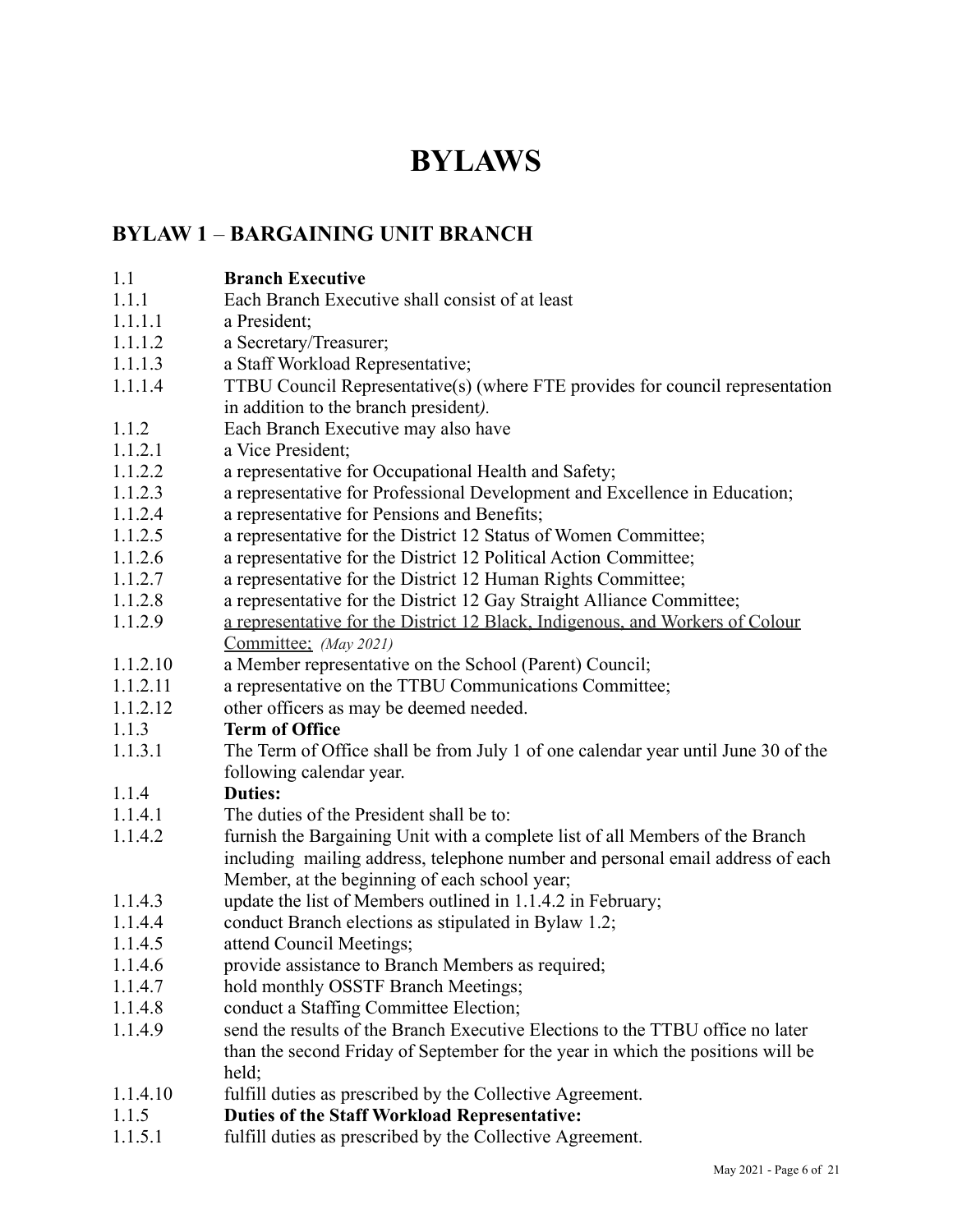#### 1.2 **Branch Executive Elections**

#### 1.2.1 **Election Meeting**

1.2.1.1 An election meeting for all positions on the Branch Executive shall be held in June of each calendar year where feasible and no later than the Thursday prior to the first Council meeting for the year in which the positions will be held.

#### 1.2.2 **Notice of Branch Executive Election**

- 1.2.2.1 A minimum of five Days**'** notice of the election meeting shall be distributed to each Member of the Branch.
- 1.2.2.2 Notice shall consist of:
- 1.2.2.2.1 the positions being elected;
- 1.2.2.2.2 the place of candidate speeches;
- 1.2.2.2.3 the time of candidate speeches;
- 1.2.2.2.4 the place and time of balloting;
- 1.2.2.2.5 the rules for nominations as outlined in Bylaw 1.2.3;
- 1.2.2.2.6 a nomination form.

#### 1.2.3 **Nominations require:**

- 1.2.3.1 a nominator;
- 1.2.3.2 a seconder;
- 1.2.3.3 the consent of the nominee.
- 1.2.3.4 Members may be nominated from the floor of the election meeting.

#### 1.2.4 **Candidate speeches**

1.2.4.1 Each candidate shall be allowed two (2) minutes at the election meeting in which to speak to the Members of the Branch.

#### 1.2.5 **Voting**

- 1.2.5.1 Voting shall be conducted by secret ballot unless there is only one nominee in which case that nominee shall be acclaimed.
- 1.2.5.2 Counting of ballots must be done by OSSTF Members who are not candidates.
- 1.2.5.3 Each candidate may have one scrutineer who is a Member.
- 1.2.5.4 The candidate with the highest vote count for each position shall be declared elected.
- 1.2.5.5 Names of elected Members may be announced at the end of the ballot count, but must be posted on the OSSTF bulletin board the Day after the election is held.
- 1.2.5.6 A motion to recycle the ballots will be entertained at the end of the ballot count, or at the next Branch meeting.

#### 1.2.6 **Staffing Committee Elections**

- 1.2.6.1 Election for Staffing Committee representatives shall occur at a Branch meeting with only Members present by the end of October of each Year.
- 1.2.6.2 The date of the upcoming election shall be posted on the OSSTF bulletin board no later than two weeks prior to the Branch meeting at which the election is to occur.
- 1.2.6.3 Nomination forms shall be placed in all Members= mailboxes no later than one week prior to the date of the Branch election date.
- 1.2.6.4 Completed nomination forms shall be returned to the Branch President.
- 1.2.6.5 Nominations shall close at 4:00 p.m. on the Day which is two Days before the Branch election is to be held.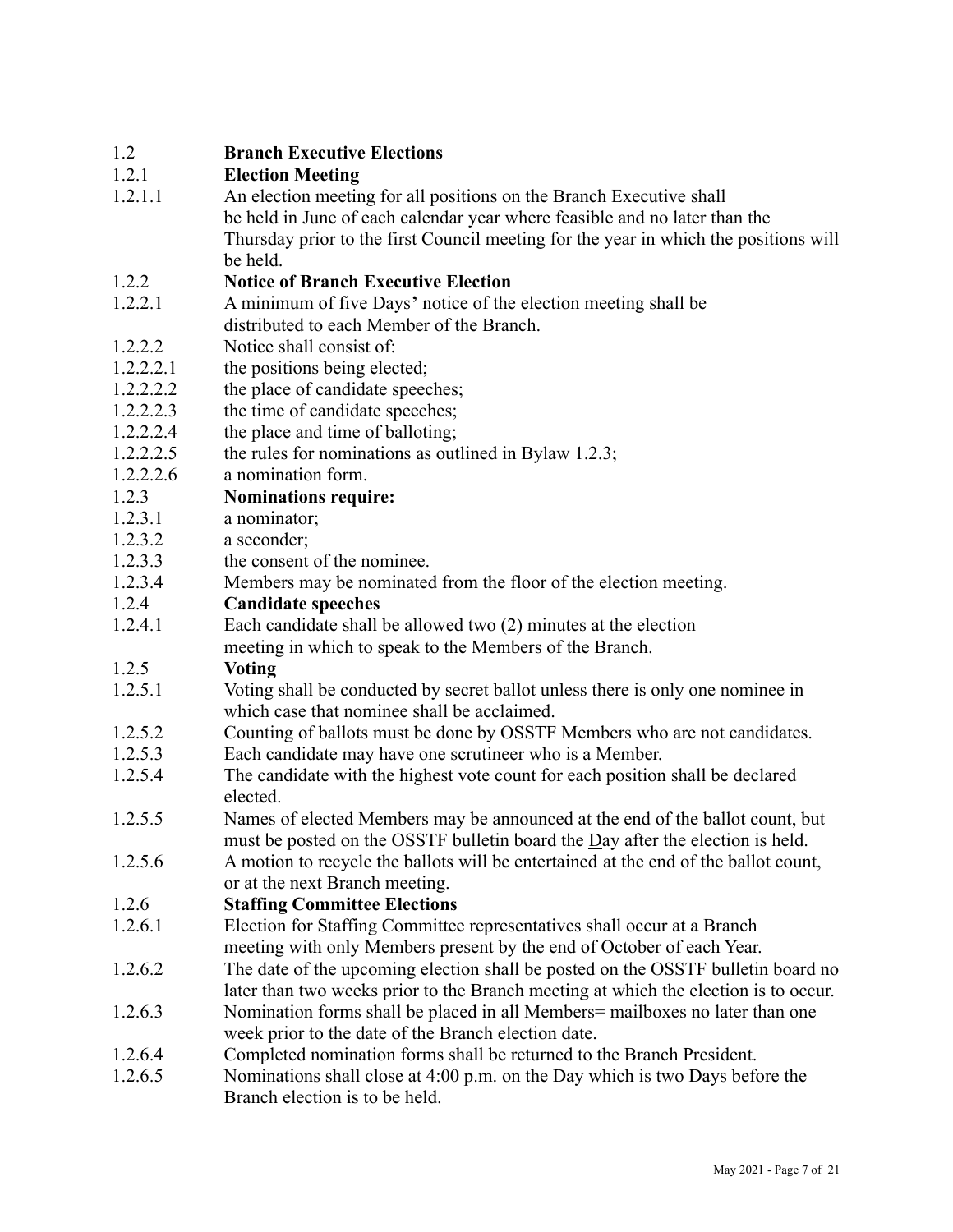| 1.2.6.6  | Names of candidates shall be posted on the OSSTF bulletin board upon close of<br>nominations. Should only enough names come forward to fill the vacant |
|----------|--------------------------------------------------------------------------------------------------------------------------------------------------------|
|          | positions, then those names shall be posted on the OSSTF bulletin board, with an                                                                       |
|          | acclamation declaration and an announcement of the acclaimed Members at the                                                                            |
|          | Branch meeting.                                                                                                                                        |
| 1.2.6.7  | Each candidate shall be allowed two (2) minutes at the election meeting to speak                                                                       |
|          | to Members of the Branch.                                                                                                                              |
| 1.2.6.8  | Elections shall be conducted by secret ballot.                                                                                                         |
| 1.2.6.9  | Counting of ballots must be done by Members who are not candidates.                                                                                    |
| 1.2.6.10 | Each candidate may have one scrutineer who is a Member.                                                                                                |
| 1.2.6.11 | The two Members with the highest vote count shall be declared elected.                                                                                 |
| 1.2.6.12 | Names of elected Members may be announced at the end of the ballot count, but                                                                          |
|          | must be posted on the OSSTF bulletin board the $\Delta$ ay after the election is held.                                                                 |
| 1.2.6.13 | A motion to recycle the ballots should be entertained at the end of the ballot count                                                                   |
|          | or at the next Branch meeting.                                                                                                                         |
| 1.2.6.14 | The Branch President will inform the principal in writing of the members of the                                                                        |
|          | Staffing Committee no later than November 15 of each school year.                                                                                      |

# **BYLAW 2** – **BARGAINING UNIT COUNCIL**

## 2.1 **Meetings**

| 2.1.1   | There shall be monthly TTBU Council Meetings throughout the Year with the<br>exception of March. A meeting may be called for March at the discretion of the |
|---------|-------------------------------------------------------------------------------------------------------------------------------------------------------------|
|         | Executive or Council.                                                                                                                                       |
| 2.1.2   | The meetings shall be called at the request of the Executive.                                                                                               |
| 2.1.3   | The quorum of the meetings shall be 40% of the members of Council.                                                                                          |
| 2.2     | <b>Duties:</b>                                                                                                                                              |
| 2.2.1   | It shall be the duty of the Council to:                                                                                                                     |
| 2.2.1.1 | make interim policies and procedures for the Bargaining Unit;                                                                                               |
| 2.2.1.2 | approve a conceptual brief prior to the Bargaining Unit's opening position being<br>tabled in negotiations;                                                 |
| 2.2.1.3 | provide direction to the Executive and Standing Committees;                                                                                                 |
| 2.2.1.4 | act in the name of the Bargaining Unit between general meetings of the                                                                                      |
|         | Bargaining Unit;                                                                                                                                            |
| 2.2.1.5 | make recommendations to the general meeting in accordance with Bylaw $5 -$<br>General Meetings;                                                             |
| 2.2.1.6 | hold one election for delegates and alternates to the Annual Meeting of the<br>Provincial Assembly at the December meeting;                                 |
| 2.2.1.7 | elect the TTBU Provincial Councillors at the June meeting,<br>for the Year;                                                                                 |
| 2.2.1.8 | elect 3 District Executive Officers at large at the September meeting, where<br>nominations have been received at least two weeks prior to Council;         |
| 2.2.1.9 | approve the Budget.                                                                                                                                         |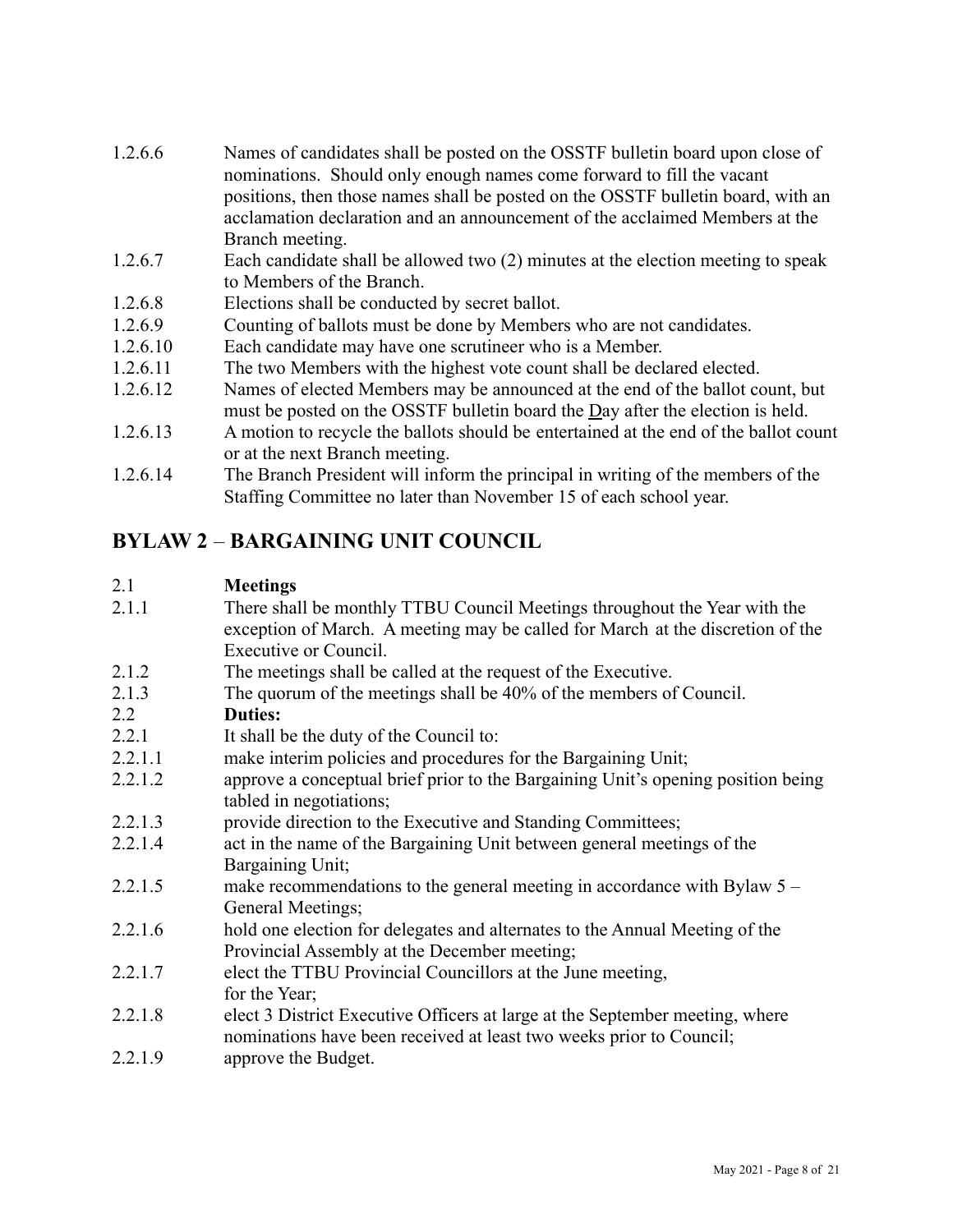#### 2.3 **Representation at Council**

- 2.3.1 All Branches shall have a minimum representation of one council member per branch.
- 2.3.2 Additional representatives shall be allocated on the basis of one (1) for every thirty (30) full time equivalent members or major part thereof, after the first twenty (20) based on the annual Staffing Allocation provided by the Board.
- 2.3.2.1 These representatives will be elected in accordance with the Branch Executive Election procedures stipulated in Bylaw 1.2.
- 2.3.2.2 Where an elected TTBU Council Representative is unable to attend a Council meeting, the Branch President will submit the name of an alternate from the same Branch to the TTBU Constitution and Steering Committee no later than the day prior to the Council Meeting.

#### 2.4 **Rules of Order**

2.4.1 The Rules of Order of Council shall be those recommended by the Constitution and Steering Committee and adopted by Council.

# **BYLAW 3** – **STANDING COMMITTEES**

- 3.1 There shall be the following Standing Committees:
- 3.1.1 **Collective Bargaining Committee**

#### 3.1.1.1 **Membership**

- 3.1.1.1.1 The membership of the Collective Bargaining Committee shall be limited to a maximum of 15 Members, including at least one representative from an Adult Education Centre, one representative from a Junior High School, the Chief Negotiator and the liaison from the Executive.
- 3.1.1.1.2 Notwithstanding Bylaw 3.1.1.1.1, no new members will be accepted on the committee after the close of the first meeting with the exception of fulfilling the committee membership requirements as in 3.1.1.1.1.
- 3.1.1.1.3 The membership of the committee shall remain intact for one complete round of negotiations, including ratification of a new Collective Agreement.
- 3.1.1.1.4 A member of the committee who ceases to be a Member of the District 12 TTBU shall be replaced by election at the next Council meeting.

#### 3.1.1.2 **Duties**

- 3.1.1.2.1 With respect to negotiations, the Collective Bargaining Committee shall:
- 3.1.1.2.1.1 read and consider reports from the provincial OSSTF Collective Bargaining Committee and implement any directives;
- 3.1.1.2.1.2 ascertain the negotiating priorities of the membership through the development, distribution and debriefing of a membership survey and collate and summarize the results of the membership survey;
- 3.1.1.2.1.3 provide recommendations to the TTBU Executive regarding negotiating priorities based on the results of the membership survey;
- 3.1.1.2.1.4 create a conceptual brief for presentation to the TTBU Executive not later than sixty Days prior to the expiration of the current Collective Agreement.
- 3.1.1.2.1.5 At the request of the negotiation team, assist with the writing of the opening brief to be presented to the Board.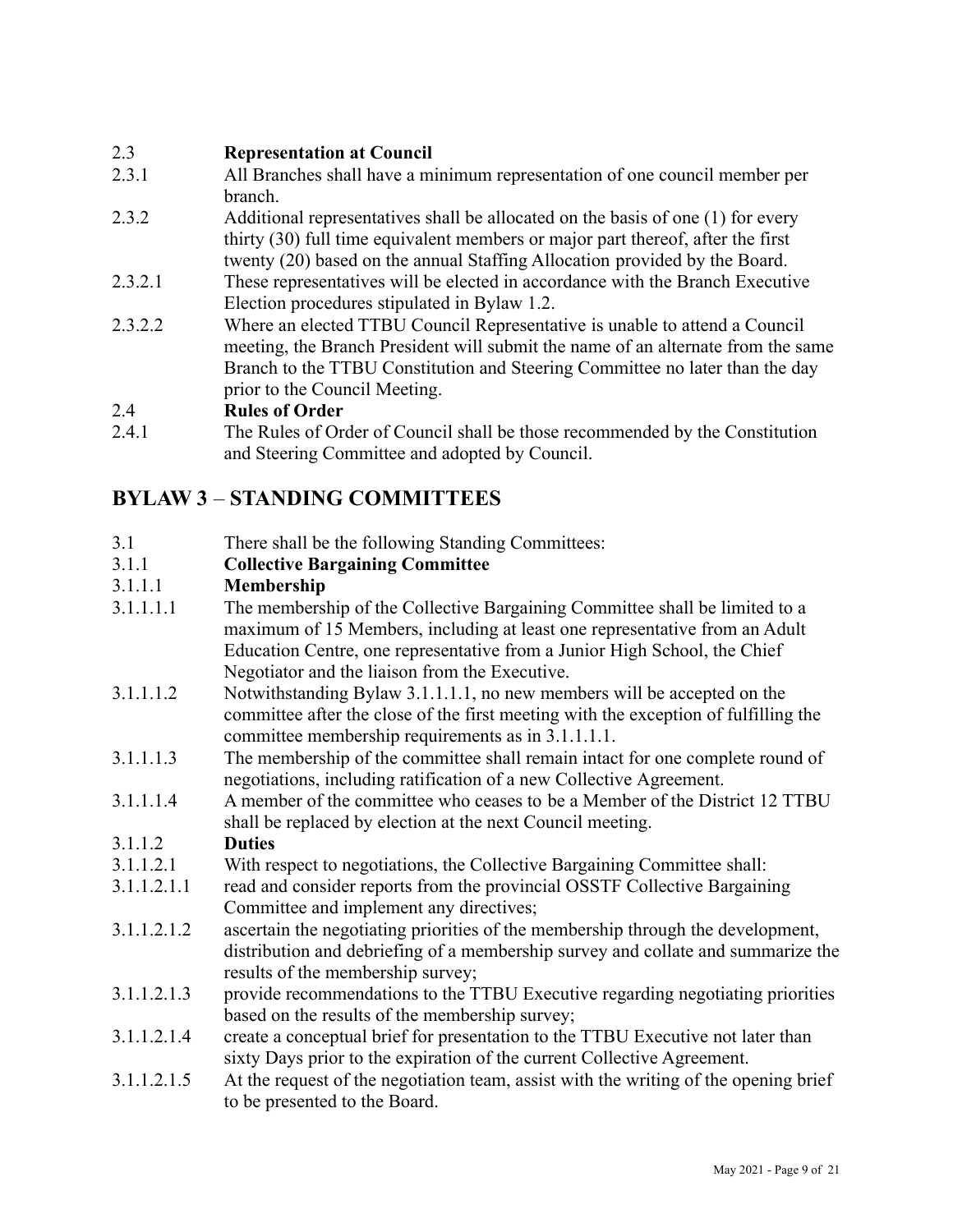| 3.1.1.2.1.6 | At the request of the TTBU Executive, aid the TTBU Executive in disseminating                         |
|-------------|-------------------------------------------------------------------------------------------------------|
|             | information to membership and provide information at Branch meetings.                                 |
| 3.1.1.2.1.7 | Provide information to the membership and Executive about trends in benefits<br>and benefits costing. |
| 3.1.1.2.1.8 | Organize Pension/Retirement workshops for members.                                                    |
| 3.1.1.3     | <b>Grievance Appeals</b>                                                                              |
| 3.1.1.3.1   | With respect to grievance procedures the Collective Bargaining Committee shall:                       |
| 3.1.1.3.2   | elect three members of the committee to serve as the Grievance Appeal                                 |
|             | Committee.                                                                                            |
| 3.1.1.3.3   | The Grievance Appeal Committee members are to be elected by the Collective                            |
|             | Bargaining Committee from within its current membership.                                              |
| 3.1.1.4     | <b>Grievance Appeals Process</b>                                                                      |
| 3.1.1.4.1   | Member(s) wishing to appeal a decision of the Executive not to carry                                  |
|             | forward a grievance shall do so in writing to the Executive Liaison to the                            |
|             | Collective Bargaining Committee within 20 Days of being informed of the                               |
|             | decision.                                                                                             |
| 3.1.1.4.2   | The Executive Liaison shall inform the Chair of the Collective Bargaining                             |
|             | Committee and the TTBU Executive of the appeal.                                                       |
| 3.1.1.4.3   | The Chair of the Collective Bargaining Committee shall inform the members                             |
|             | of the Grievance Appeal Committee of the request for an appeal.                                       |
| 3.1.1.4.4   | The Grievance Appeal Committee shall convene a hearing within 20 Days of                              |
|             | the appeal being submitted.                                                                           |
| 3.1.1.4.5   | At the hearing the Member(s) appealing the decision and a member(s) of the                            |
|             | Executive will each be given an opportunity to state their case to the Appeal                         |
|             | Committee.                                                                                            |
| 3.1.1.4.6   | A written decision to either uphold or deny the appeal will be provided by the                        |
|             | Appeal Committee to the Member(s) and the Executive within 10 Days of the                             |
|             | hearing.                                                                                              |
| 3.1.2       | <b>Professional Development Committee</b>                                                             |
| 3.1.2.1     | The Committee shall consist of those Members who have an expressed interest                           |
|             | in the work of the committee and/or Members appointed by the TTBU Executive.                          |
| 3.1.2.2     | <b>Duties:</b>                                                                                        |
| 3.1.2.2.1   | advise the TTBU Executive and Council on professional development activities;                         |
| 3.1.2.2.2   | assist with the planning of professional development activities;                                      |
| 3.1.2.2.3   | may perform other duties as requested by either the Executive or Council.                             |
| 3.1.3       | <b>Budget Committee</b>                                                                               |
| 3.1.3.1     | This committee shall include the Treasurer, three Members appointed by the                            |
|             | Executive, and up to three additional Members elected by Council at the                               |
|             | April Council meeting.                                                                                |
| 3.1.3.2     | The membership of the committee shall-remain intact from the time of the                              |
|             | appointment and elections of its members to the April Council meeting of the                          |
|             | following year.                                                                                       |
| 3.1.3.2     | <b>Duties:</b>                                                                                        |
| 3.1.3.2.1   | to prepare a draft budget for the Federation year for presentation to the Bargaining                  |

Unit Executive prior to the date of the TTBU Annual General Meeting;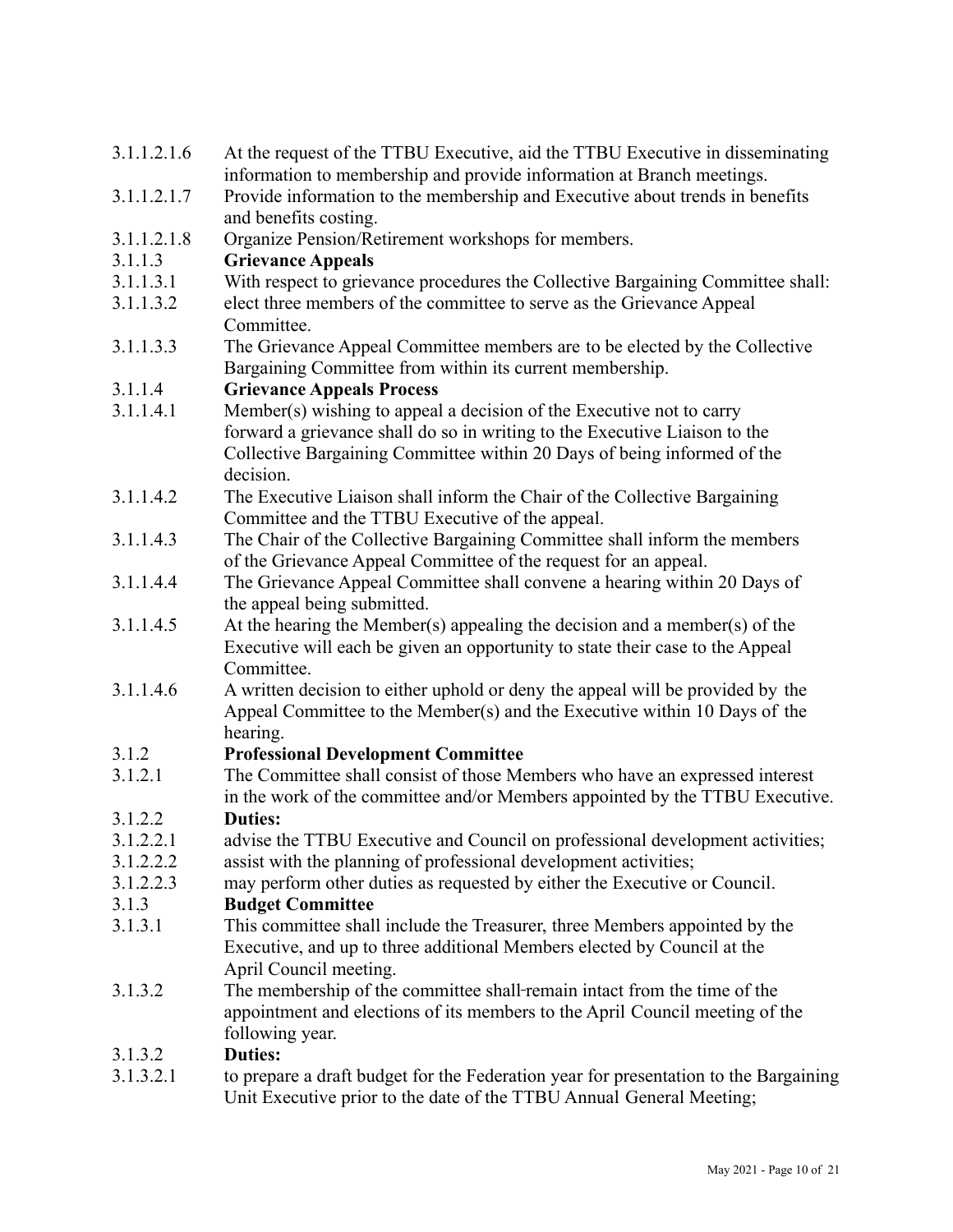#### 3.1.3.2.2 to advise the Bargaining Unit Executive on matters related to the budget;

- 3.1.3.2.3 to periodically review the purposes and practices concerning any and all TTBU funds and to report its findings to the TTBU Executive;
- 3.1.3.2.4 to monitor all special TTBU accounts.

#### 3.1.3.3 **Filling of Committee Vacancy**

- 3.1.3.3.1 Any vacancy on the committee shall be filled.
- 3.1.3.3.2 If the vacant position had been held by an appointed Member, the vacancy shall be filled by the Executive immediately following the occurrence of the vacancy.
- 3.1.3.3.3 If the vacant position had been held by an elected Member, the vacancy shall be advertised to the membership as soon as possible after the occurrence of the vacancy.
- 3.1.3.3.4 The vacancy shall be filled by election by Council at the first Council meeting after a five Day notification of the vacancy.

#### 3.1.4 **Constitution and Steering Committee**

3.1.4.1 The committee shall consist of those Members who have an expressed interest in the work of the Committee and who have applied for membership on the Committee prior to the first meeting of the Committee each Year, or Members appointed by the Executive.

#### 3.1.4.2 **Duties**

- 3.1.4.2.1 propose amendments to this Constitution and Bylaws and Policies and report to the Council;
- 3.1.4.2.2 provide advice and assistance to the Bargaining Unit including the Bargaining Unit Executive and Members on matters related to Constitution, Bylaw and Policy amendments upon request;
- 3.1.4.2.3 review & monitor this Constitution, Bylaws and Policies annually;
- 3.1.4.2.4 make recommendations on constitutional issues of the Bargaining Unit upon Request;
- 3.1.4.2.5 act as a steering committee and provide a Chair for all Council Meetings and general meetings.

# 3.1.5 **Communications Committee**

- The committee shall consist of those Members who have an expressed interest in the work of the committee and any additional Members elected or appointed by the Bargaining Unit Executive.
- 3.1.5.1.2 The committee may invite a representative from each of the other District 12 Bargaining Units.

#### 3.1.5.2 **Duties**

- 3.1.5.2.1 It will be the duty of the committee to:
- 3.1.5.2.1.1 promote the dissemination of information within the Bargaining Unit and between District 12 Members, Provincial OSSTF Members, and the wider community through methods including but not limited to newsletters, emails, and social media;
- 3.1.5.2.1.2 provide expertise and advice in improving communication techniques;
- 3.1.5.2.1.3 make recommendations for long-term communications strategies;
- 3.1.5.3 The TTBU Executive shall have ultimate responsibility for the newsletter.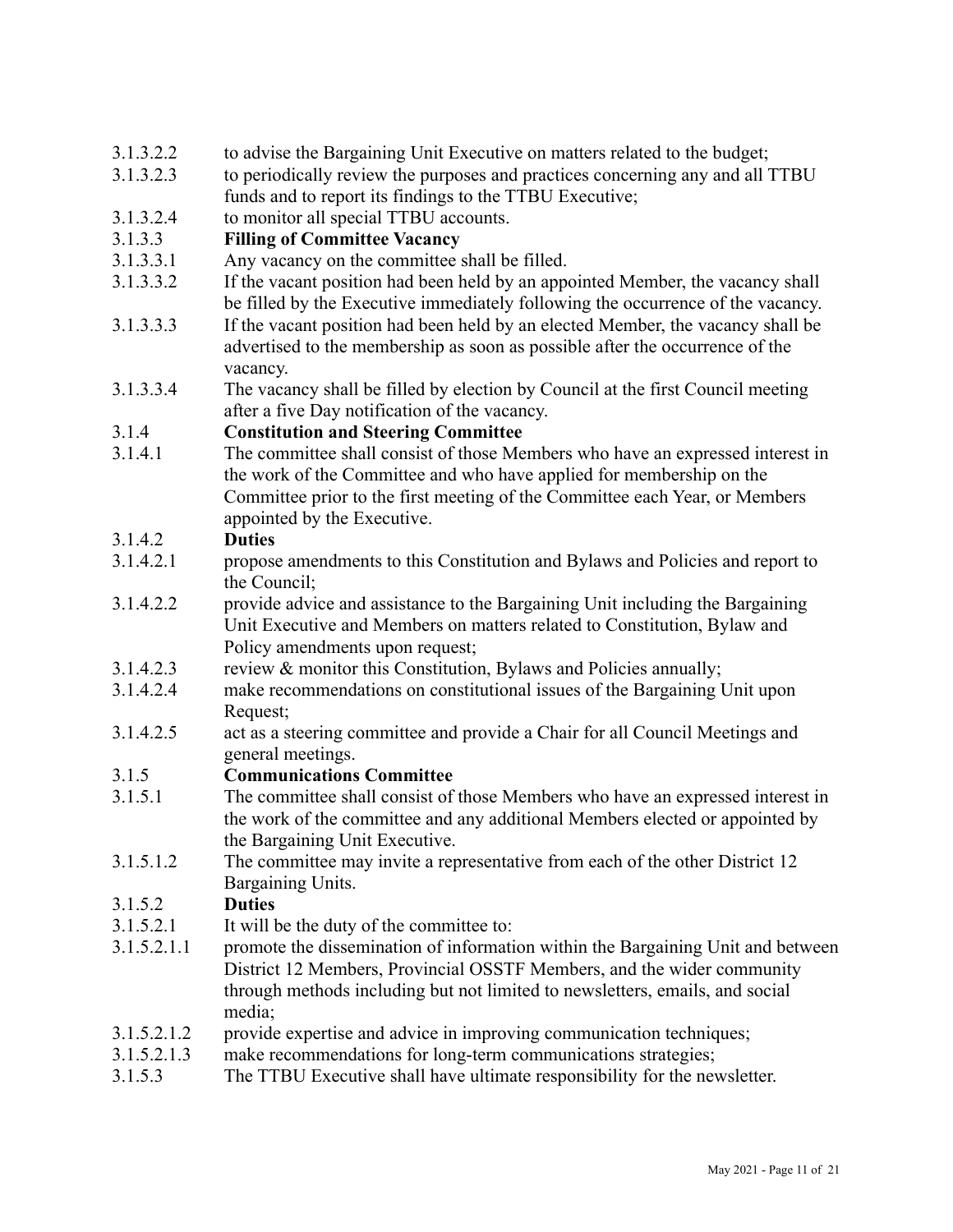# 3.1.6 **Task Forces and AD HOC Committees**

- All District 12 TTBU task forces and ad hoc committees shall:
- 3.1.6.1.1 be created and approved by D12 TTBU Council or D12 TTBU Executive;
- 3.1.6.1.2 have at least one formal organizational meeting within one school month of that creation and approval;
- 3.1.6.1.3 not exceed four months in duration from the date of that creation and approval unless an extension is mandated by D12 TTBU Council or D12 TTBU Executive;
- 3.1.6.1.4 furnish a written report to both the D12 TTBU Council and the D12 TTBU Executive within the mentioned four-month period unless 3.1.6.1.3 is invoked.

#### 3.1.7 **Election Commission Committee**

3.1.7.1 An election commission, consisting of members of Council, shall be established by November 1 of an election year and shall stay in existence for 2 years. It shall operate for both regular biennial May elections and by-elections that may occur during this 2-year period.

#### 3.1.7.2 **Duties**

- 3.1.7.2.1 review and publish the rules governing TTBU Executive elections each election year as defined in Bylaw 4.2 that shall include but not be limited to appropriate timing of candidate speeches and question periods;
- 3.1.7.2.2 receive nominations for all elected positions;
- 3.1.7.2.3 monitor the fair and equitable treatment of all candidates;
- 3.1.7.2.4 monitor the campaign literature of all candidates, and its distribution;
- 3.1.7.2.5 chair the elections portion of the AGM;
- 3.1.7.2.6 conduct the election;
- 3.1.7.2.7 examine the election procedure and present a report, with any recommended changes, on time and in writing no later than the September Council following an election;
- 3.1.7.2.8 perform other duties as assigned by Council.
- 3.1.7.3 A member of the Election Commission Committee shall resign from the Commission Committee upon the submission of their nomination for election to the TTBU Executive. *(May 2021)*
- 3.1.7.4 A chief electoral officer, who may be a retired member, will be appointed by the Executive in consultation with the Election Commission.

#### 3.2 **Committee Chairpersons**

3.2.1 Unless otherwise provided for in these Bylaws, the members of each standing committee shall elect one of the members of their committee to serve as chairperson.

#### 3.3 **Committee Meetings**

3.3.1 Meetings shall be at the call of the Committee chairperson or as determined by the Executive and/or Council.

#### 3.4 **General Duties of Committees**

- 3.4.1 It shall be the duties of the committees to:
- 3.4.1.1 advise the Executive and/or Council;
- 3.4.1.2 act at the direction of the Executive and/or Council.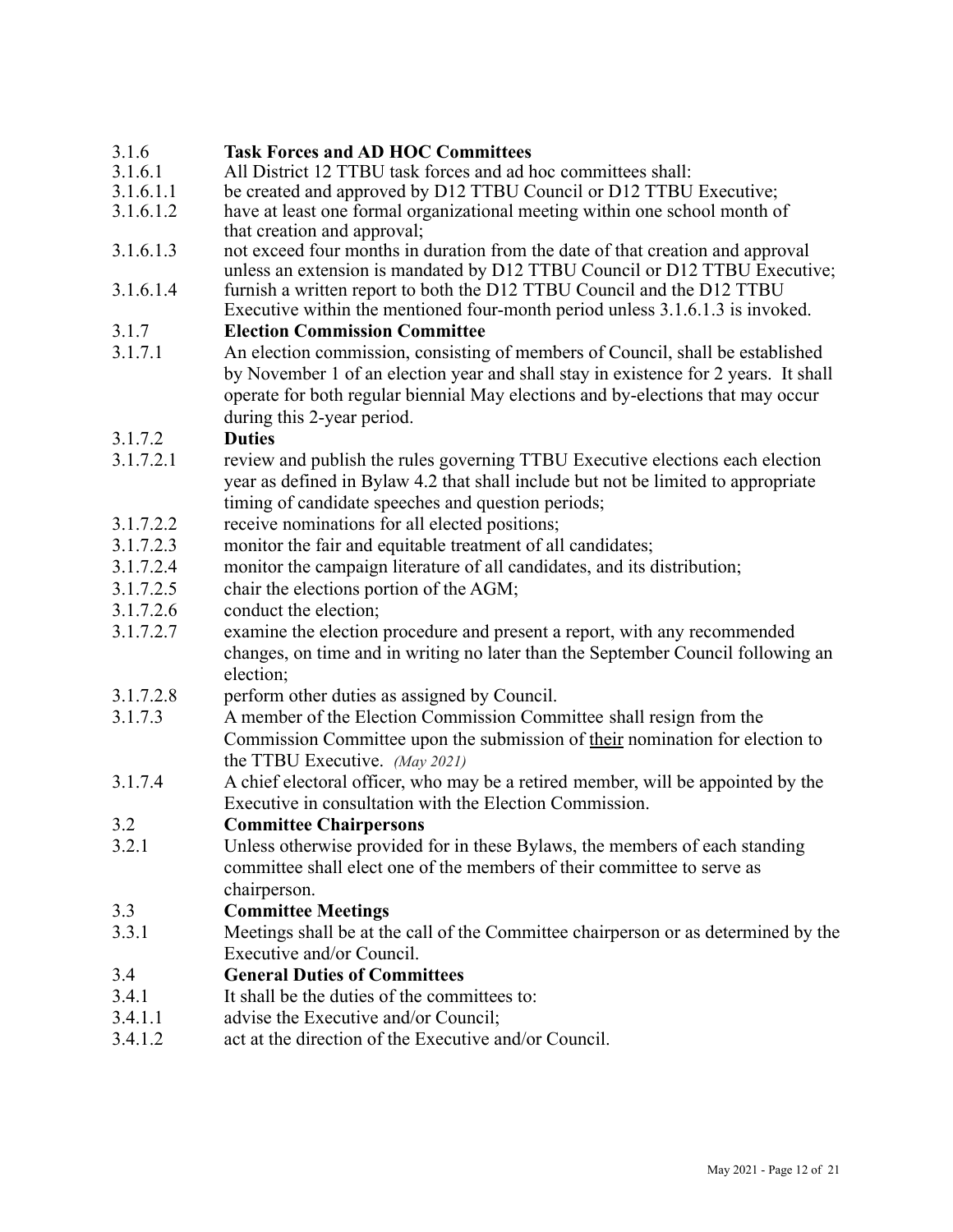## **BYLAW 4** – **EXECUTIVE**

#### 4.1 **Duties** 4.1.1 It shall be the duty of the Executive to: 4.1.1.1 carry out the policies, procedures, and duties assigned to it by the Constitution and the Bylaws; 4.1.1.2 be responsible for the ongoing activities of the Bargaining Unit; 4.1.1.3 appoint the Bargaining Unit Staffing Officer(s) and Chief Negotiator; 4.1.1.4 call meetings as outlined in the Bylaws; 4.1.1.5 provide basic agenda materials wherever and whenever possible (including, but not limited to, an agenda, minutes from previous meeting(s), on-time motions, committee reports, etc.) to Members in their Branches at least 5 days prior to the meeting; 4.1.1.6 publish the approved minutes of TTBU Executive Meetings on the TTBU Website; 4.1.1.7 make recommendations to the AGM regarding items of concern to the Bargaining Unit; 4.1.1.8 publish and distribute to all Branch Presidents, as soon as possible in each school year, a list of all branches and Branch Presidents and their school telephone numbers, when and if legally available in accordance with relevant privacy legislation as amended from time to time; 4.1.1.9 publish the approved minutes of TTBU Council meetings on the TTBU Website; 4.1.1.10 call a meeting of the Annual General Meeting. 4.1.2 In addition, it shall be the duty of the voting members of the Executive to: 4.1.2.1 constitute the Steering Committee for collective bargaining; 4.1.2.2 serve as the Bargaining Unit's Grievance Committee; 4.1.2.3 serve as TTBU representatives on the District 12 Executive; 4.1.2.4 ensure that, prior to any changes to seniority provisions in the collective agreement, the proposed changes be distributed to all Members prior to the opening of negotiations and that the proposals be submitted to an every Member vote; 4.1.2.5 appoint the Bargaining Unit Occupational Health & Safety Officer; 4.1.2.6 appoint the Bargaining Unit Occupational Health & Safety Inspectors; 4.1.2.7 appoint an executive liaison to all TTBU Committees; 4.1.2.8 develop the Anti-Harassment and Anti-Bullying Policy and Procedure. 4.1.2.9 distribute at the September Council the number of Councillors of each Branch and the corresponding number of full time equivalent members; 4.1.2.10 ensure that all Council voting badges include the name of the Branch. 4.2 **Executive Elections** 4.2.1 The Membership shall be informed of the election date by November 30 of the Year in which the election falls. 4.2.2 **Nominations**

4.2.2.1 Nomination forms shall be distributed in each Branch no later than 30 days prior to the election date.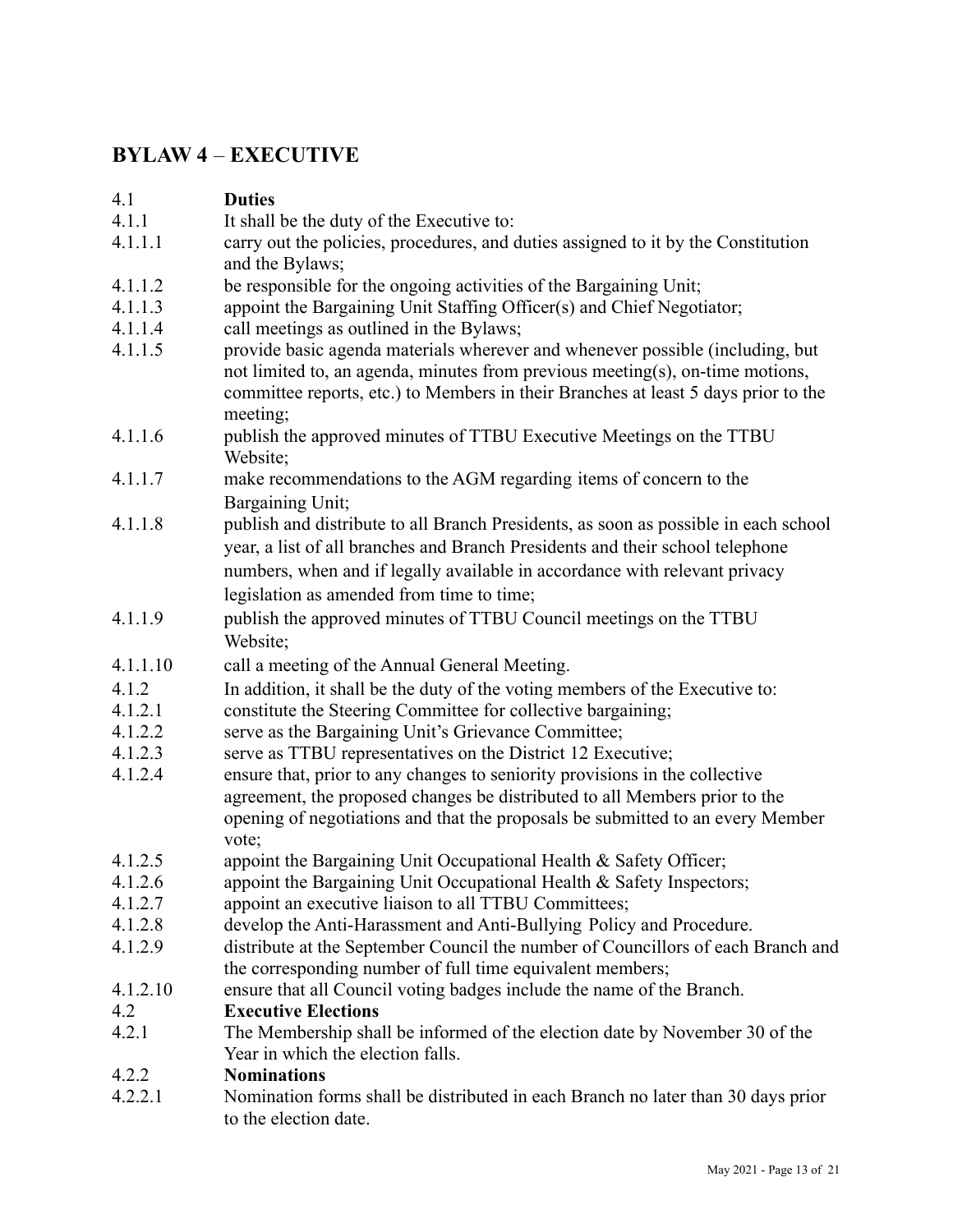| 4.2.2.2   | Any Member may be nominated for up to two (2) different elected positions on<br>the Executive, one of which shall be considered as a drop down. |
|-----------|-------------------------------------------------------------------------------------------------------------------------------------------------|
| 4.2.2.3   |                                                                                                                                                 |
| 4.2.2.4   | The nominee and two Members must sign a valid nomination form.                                                                                  |
|           | Nominations must be submitted to the Union Office 15 Days prior to the Annual                                                                   |
|           | General Meeting.                                                                                                                                |
| 4.2.3     | <b>Voting</b>                                                                                                                                   |
| 4.2.3.1   | Voting shall be done by secret ballot no sooner than the week following the<br>Annual General Meeting.                                          |
| 4.2.3.2   | There shall be a single ballot.                                                                                                                 |
| 4.2.3.3   | The ballot shall consist only of the names of the positions, the names of the                                                                   |
|           | candidates for each position and instructions about how to mark the ballot.                                                                     |
| 4.2.3.4   | Votes will be counted in the order of: President, Vice President, Treasurer and                                                                 |
|           | <b>Executive Officer.</b>                                                                                                                       |
| 4.2.3.5   | For the Office of President:                                                                                                                    |
| 4.2.3.5.1 | voters may vote for one candidate;                                                                                                              |
| 4.3.2.5.2 | one to be elected.                                                                                                                              |
| 4.2.3.6   | For the Office of Vice President:                                                                                                               |
| 4.2.3.6.1 | voters may vote for up to the total of two (2) plus the number of drop-downs for                                                                |
|           | Vice President;                                                                                                                                 |
| 4.2.3.6.2 | two to be elected.                                                                                                                              |
| 4.2.3.7   | For the Office of Treasurer:                                                                                                                    |
| 4.2.3.7.1 | voters may vote for one (1) plus the number of drop-downs for Treasurer;                                                                        |
| 4.2.3.7.2 | one to be elected.                                                                                                                              |
| 4.2.3.8   | For the Office of Executive Officer:                                                                                                            |
| 4.2.3.8.1 | voters may vote for up to the total of $six(6)$ plus the number of drop-downs for                                                               |
|           | Executive Officer;                                                                                                                              |
| 4.2.3.8.2 | six to be elected.                                                                                                                              |
| 4.2.3.9   | For the purpose of counting ballots, candidates elected to office shall have their                                                              |
|           | names removed from any subsequent vote tally for other offices.                                                                                 |
| 4.2.4.    | <b>Declaration of elected officers</b>                                                                                                          |
| 4.2.4.1   | President: the candidate with the highest vote count.                                                                                           |
| 4.2.4.2   | Vice President: the two candidates with the two highest vote counts;                                                                            |
| 4.2.4.2.1 | the candidate with the highest vote count shall be declared First Vice President.                                                               |
| 4.2.4.3   | Treasurer: the candidate with the highest vote count.                                                                                           |
| 4.2.4.4   | Executive Officer: the six candidates with the six (6) highest vote counts.                                                                     |
| 4.2.5     | All candidates shall have an opportunity to present a speech and to answer                                                                      |
|           | questions at the Annual General Meeting for the most senior office that the                                                                     |
|           | member is contesting. (May 2021)                                                                                                                |
| 4.3       | <b>Filling Mid-Term Executive Vacancies</b>                                                                                                     |
| 4.3.1     | A vacancy in an Executive position, or the potential of a vacancy in an Executive                                                               |
|           | position, shall be announced at a regularly scheduled Council meeting.                                                                          |
| 4.3.2     | A mid-term vacancy on the Executive shall be filled by Council vote at a                                                                        |
|           | regularly scheduled Council meeting.                                                                                                            |
| 4.3.3     | The date of an election to fill a vacancy shall be announced at a regularly                                                                     |
|           | scheduled Council meeting no later than the Council meeting prior to the meeting                                                                |
|           | at which the election to fill the vacancy will occur.                                                                                           |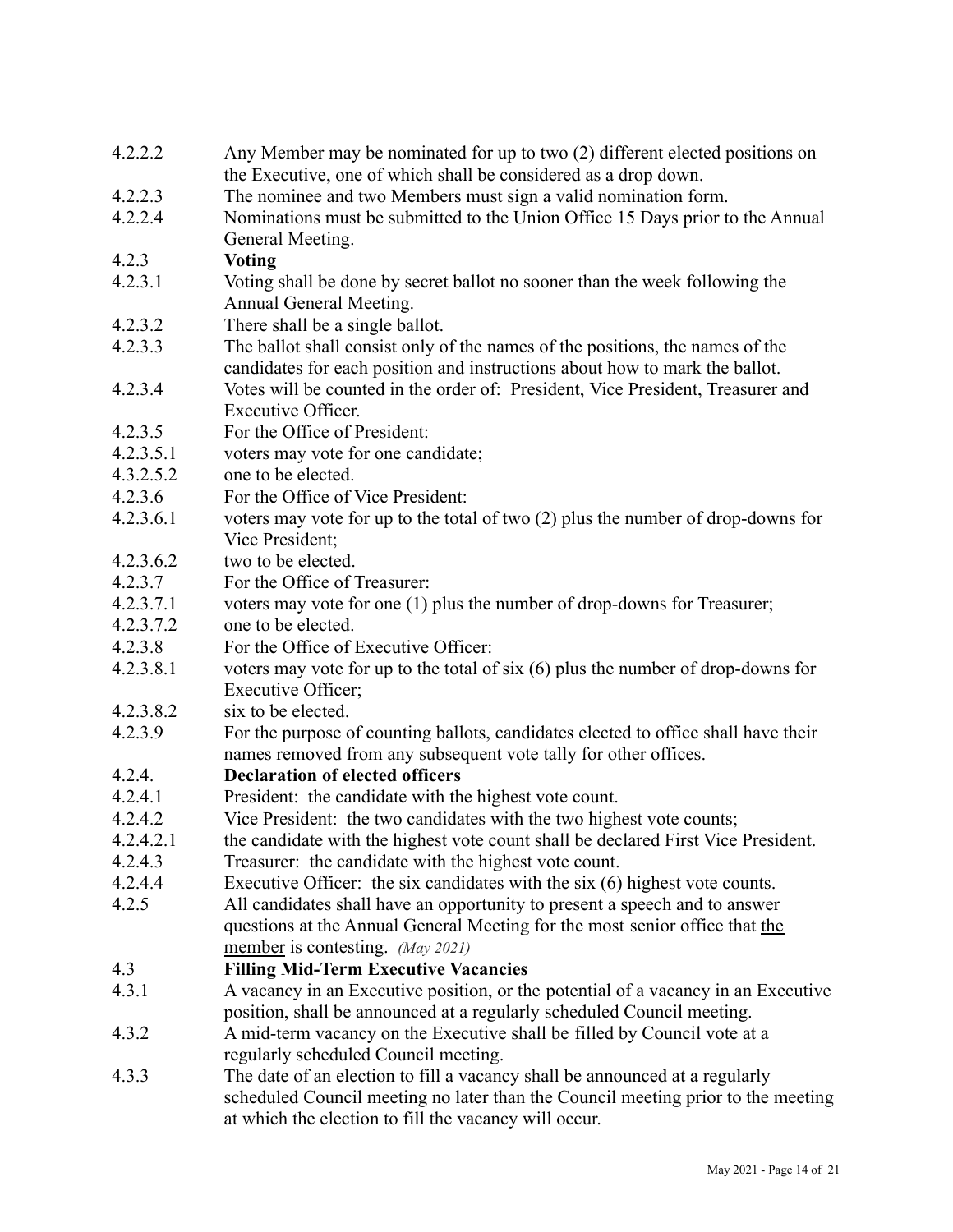| 4.3.4   | Notwithstanding Bylaw 4.3.2, should the position of President become vacant, the<br>vacancy shall be filled by the Vice President who received the highest number of                                                                                                                                                                        |
|---------|---------------------------------------------------------------------------------------------------------------------------------------------------------------------------------------------------------------------------------------------------------------------------------------------------------------------------------------------|
|         | votes in the previous election or,                                                                                                                                                                                                                                                                                                          |
| 4.3.4.1 | in the event that the Vice Presidents were acclaimed, received the same number of<br>votes in the previous election, or were elected in accordance with this Bylaw,<br>Council shall fill the vacancy by an election with only the Vice Presidents eligible                                                                                 |
|         | to be candidates.                                                                                                                                                                                                                                                                                                                           |
| 4.3.5   | Council shall fill a vacancy in the position of Treasurer with only the Vice<br>Presidents and Executive Officers eligible to be candidates.                                                                                                                                                                                                |
| 4.3.6   | Council shall fill a vacancy in the position of Vice President with only the<br>Executive Officers eligible to be candidates.                                                                                                                                                                                                               |
| 4.3.7   | Council shall fill a vacancy in the position of Executive Officer with all Members<br>eligible to be candidates.                                                                                                                                                                                                                            |
| 4.3.8   | In all cases, nominations of those eligible who wish to be considered as<br>candidates to fill a vacancy must be received at the Union Office no later than two<br>weeks prior to the Council at which the election is to be held.                                                                                                          |
| 4.3.9   | Names of nominated candidates will be made available to Members in the on-time<br>Council package for the meeting at which the election will be held.                                                                                                                                                                                       |
| 4.3.10  | Candidates will be given a list of fax numbers for each Branch and may distribute<br>one 8.5"x 11" piece of literature to each Branch with a request of the Branch<br>President that they distribute the literature to Council members at the Branch.<br>The Branch President will post the literature on the OSSTF bulletin board in their |
|         | Branch. (May 2021)                                                                                                                                                                                                                                                                                                                          |
| 4.3.11  | Candidates may distribute the same, or one additional 8.5" x 11" piece of<br>literature at the Council Meeting at which the election is to be held.                                                                                                                                                                                         |
| 4.3.12  | Candidates who provide an electronic copy of their literature by the deadline set<br>by the Executive will have their literature posted on the TTBU website.                                                                                                                                                                                |
| 4.3.13  | A majority vote $(50\% + 1)$ will be required in order to declare a candidate elected.                                                                                                                                                                                                                                                      |
| 4.3.14  | Should there be more than two (2) candidates remaining on the ballot and a<br>subsequent ballot(s) is required, the candidate with the lowest vote count will be<br>dropped from subsequent ballots.                                                                                                                                        |
| 4.3.1.5 | In the event of a tie vote to declare the winner, another ballot will take place.<br>Voting will continue until a candidate is declared elected.                                                                                                                                                                                            |
| 4.4     | <b>Filling Temporary Executive Absences for illness or statutory leave</b>                                                                                                                                                                                                                                                                  |
| 4.4.1   | In the event that a Member of the Executive requires a statutory leave or a sick<br>leave where the TDSB agrees to place that person on the Board's sick leave plan,<br>the following process will be used when it is deemed necessary to replace the<br>Member of the Executive for the duration of the vacancy.                           |
| 4.4.2   | In the event the President requires statutory/sick leave, the vacancy shall be<br>filled by the Vice President who received the highest number of votes in the<br>previous election or                                                                                                                                                      |
| 4.4.3   | In the event that the Vice Presidents were acclaimed or received the same number<br>of votes in the previous election the vacancy shall be filled by the Vice President<br>who, by virtue of length of time on the Executive is the senior Vice President.                                                                                  |
| 4.4.4   | In the event the Treasurer requires a statutory/sick leave, the vacancy shall be<br>filled by one of the Vice Presidents or Executive Officers as recommended by the<br>Executive and approved by Council.                                                                                                                                  |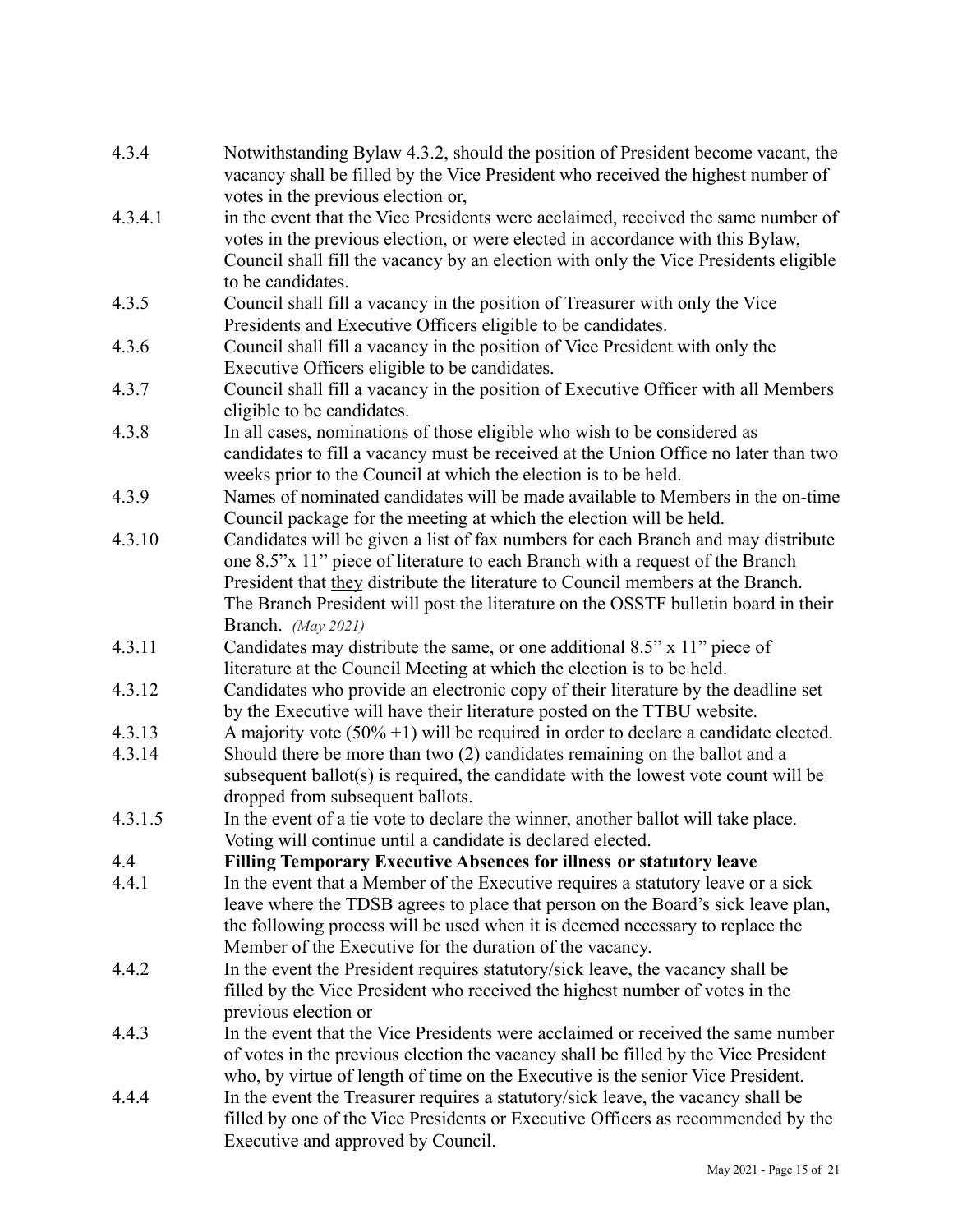| 4.4.4    | In the event one of the Vice Presidents requires a statutory/sick leave, or is<br>replacing the Treasurer or President in accordance with this Bylaw, the Vice                                                                                                               |
|----------|------------------------------------------------------------------------------------------------------------------------------------------------------------------------------------------------------------------------------------------------------------------------------|
|          | President shall be replaced by the Executive Officer who received the highest<br>number of votes in the previous election or                                                                                                                                                 |
| 4.4.5    | In the event that the top Executive Officers received the same number of votes, or                                                                                                                                                                                           |
|          | all Executive Officers were acclaimed, by the Executive Officer who has served<br>the longest on the Executive.                                                                                                                                                              |
| 4.4.6    | In the event that an Executive Officer requires a statutory/sick leave or is<br>replacing the Treasurer or a Vice President in accordance with this Bylaw, the<br>vacancy shall be filled from among the Members as recommended by the<br>Executive and approved by Council. |
| 4.4.7    | Any position filled in accordance with this Bylaw is subject to the Term of Office.                                                                                                                                                                                          |
| 4.5.     | <b>Meetings</b>                                                                                                                                                                                                                                                              |
| 4.5.1    | Meetings of the Executive shall be held at the call of the President or a majority<br>of the voting members of the Executive.                                                                                                                                                |
| 4.6      | Quorum                                                                                                                                                                                                                                                                       |
| 4.6.1    | A majority of the voting members of the Executive shall constitute a quorum.                                                                                                                                                                                                 |
| 4.7      | <b>Term</b>                                                                                                                                                                                                                                                                  |
| 4.7.1    | The term of office shall be two years commencing July 1 and ending June 30.                                                                                                                                                                                                  |
| 4.8      | <b>Duties of the President</b>                                                                                                                                                                                                                                               |
| 4.8.1    | It shall be the duty of the President to:                                                                                                                                                                                                                                    |
| 4.8.1.1  | act as the Chief Executive Officer for all matters;                                                                                                                                                                                                                          |
| 4.8.1.2  | call meetings of the Executive;                                                                                                                                                                                                                                              |
| 4.8.1.3  | act as ex-officio member of Committees;                                                                                                                                                                                                                                      |
| 4.8.1.4  | chair meetings of the Executive;                                                                                                                                                                                                                                             |
| 4.8.1.5  | undertake such additional duties as shall be required to ensure that the<br>membership is adequately served;                                                                                                                                                                 |
| 4.8.1.6  | report at meetings of the Executive, Council and General Meetings;                                                                                                                                                                                                           |
| 4.8.1.7  | delegate duties to the voting members of the Executive and to members at large;                                                                                                                                                                                              |
| 4.8.1.8  | be a signing authority of the bank account.                                                                                                                                                                                                                                  |
| 4.9      | <b>Duties of the Vice Presidents</b>                                                                                                                                                                                                                                         |
| 4.9.1    | It shall be the duty of the Vice Presidents to:                                                                                                                                                                                                                              |
| 4.9.1.1  | perform duties as assigned by the President;                                                                                                                                                                                                                                 |
| 4.9.1.2  | report at meetings of the Executive, Council and General Meetings on these<br>assigned duties;                                                                                                                                                                               |
| 4.9.1.3  | be a signing authority for the bank account;                                                                                                                                                                                                                                 |
| 4.9.1.4  | be the TTBU Grievance Officers in consultation with the TTBU Executive.                                                                                                                                                                                                      |
| 4.10     | <b>Duties of the Executive Officers</b>                                                                                                                                                                                                                                      |
| 4.10.1   | It shall be the duty of the Executive Officers to:                                                                                                                                                                                                                           |
| 4.10.1.1 | perform the duties as assigned by the President;                                                                                                                                                                                                                             |
| 4.10.1.2 | report at Council Meetings on these assigned duties;                                                                                                                                                                                                                         |
| 4.11     | <b>Duties of the Treasurer</b>                                                                                                                                                                                                                                               |
| 4.11.1   | It shall be the duty of the Treasurer to:                                                                                                                                                                                                                                    |
| 4.11.2   | perform duties as assigned by the President;                                                                                                                                                                                                                                 |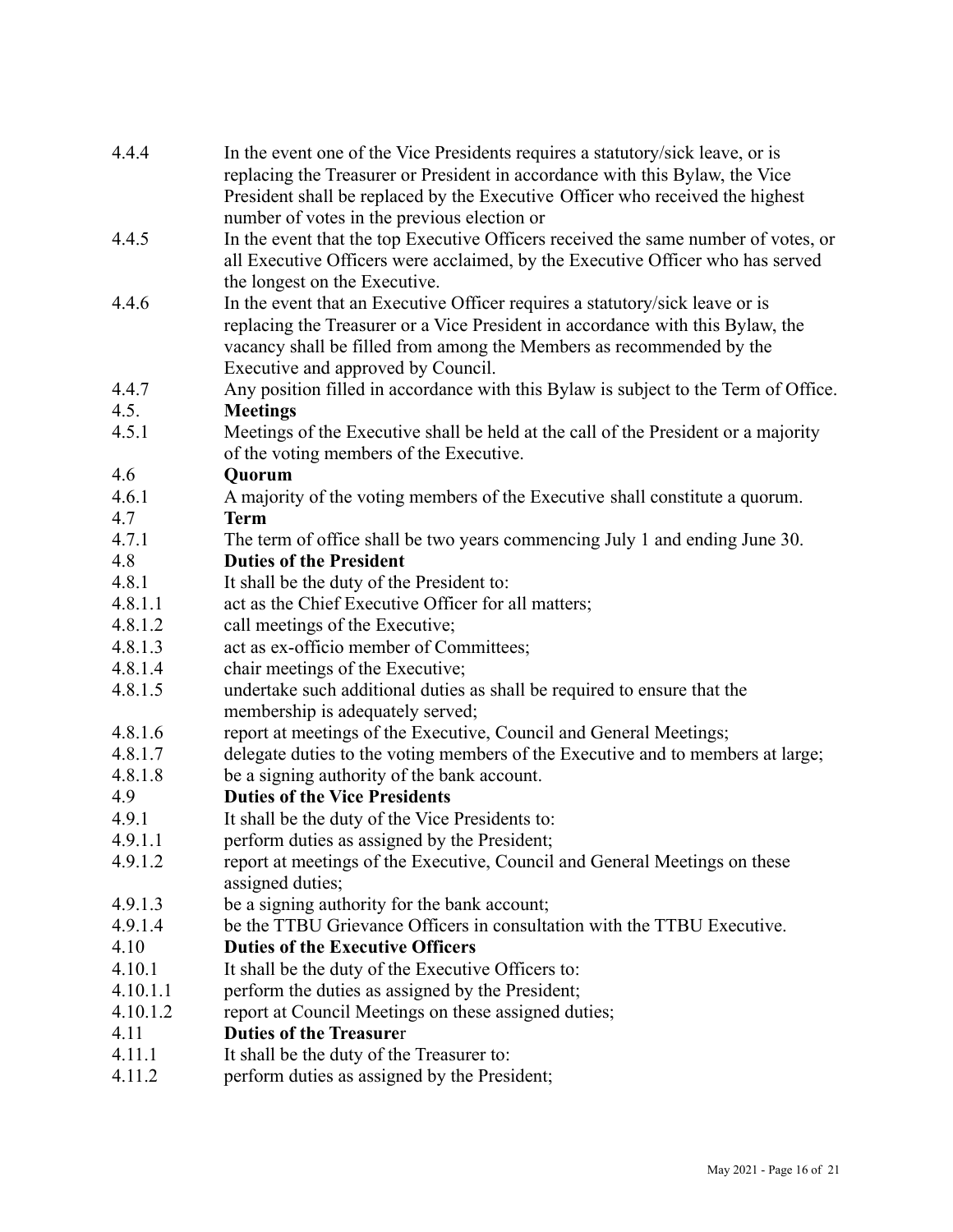- 4.11.3 report at meetings of the Executive, Council and General Meetings on these assigned duties;
- 4.11.4 be a signing authority for the bank account;
- 4.11.5 serve as chairperson of the Budget Committee.
- 4.12 **Duties of the Chief Negotiator**
- 4.12.1 It shall be the duty of the Chief Negotiator to:
- 4.12.1.1 perform duties as outlined by the President and/or Executive;
- 4.12.1.2 report at meetings of the Executive, Council and General Meetings on these assigned duties.

#### 4.13 **Duties of the Staffing Officer(s)**

- 4.13.1 It shall be the duty of the Staffing Officer(s) to:
- 4.13.1.1 perform the duties as assigned by the President;
- 4.13.1.2 attend Board wide and Regional Transfer/Surplus meetings;
- 4.13.1.3 report at meetings of the Executive and Council Meetings on these assigned duties.

# **BYLAW 5** – **GENERAL MEETING**

#### 5.1 **Representation**

5.1.1 All Members.

#### 5.2 **Duties**

- 5.2.1 It shall be the duty of the General Meeting to:
- 5.2.1.1 establish policies and procedures;
- 5.2.1.2 amend the Constitution and Bylaws.
- 5.3 **Meetings**
- 5.3.1 General Meetings shall be called at the request of the Executive and/or Council.
- 5.3.2 There shall be a minimum of one General Meeting per year that shall be the Annual General Meeting.

#### 5.4 **Quorum**

- 5.4.1 There shall be a quorum of 200 Members.
- 5.5 **Rules of Order**
- 5.5.1 The Rules of Order of a General Meeting shall be those recommended by the Constitution and Steering Committee and adopted by the General Meeting.

# **BYLAW 6** –**AMENDMENTS**

- 6.1 Amendments to these Bylaws may be made at the General Meeting by a majority vote provided that:
- 6.1.1 notice of the proposed amendment has been given in writing to the Constitution and Steering Committee twenty (20) Days prior to the General Meeting;
- 6.1.1.2 such notice shall have been forwarded to the Members at least 10 Days prior to the General Meeting.
- 6.1.2.1 By a three-quarters vote if previous notice has not been given.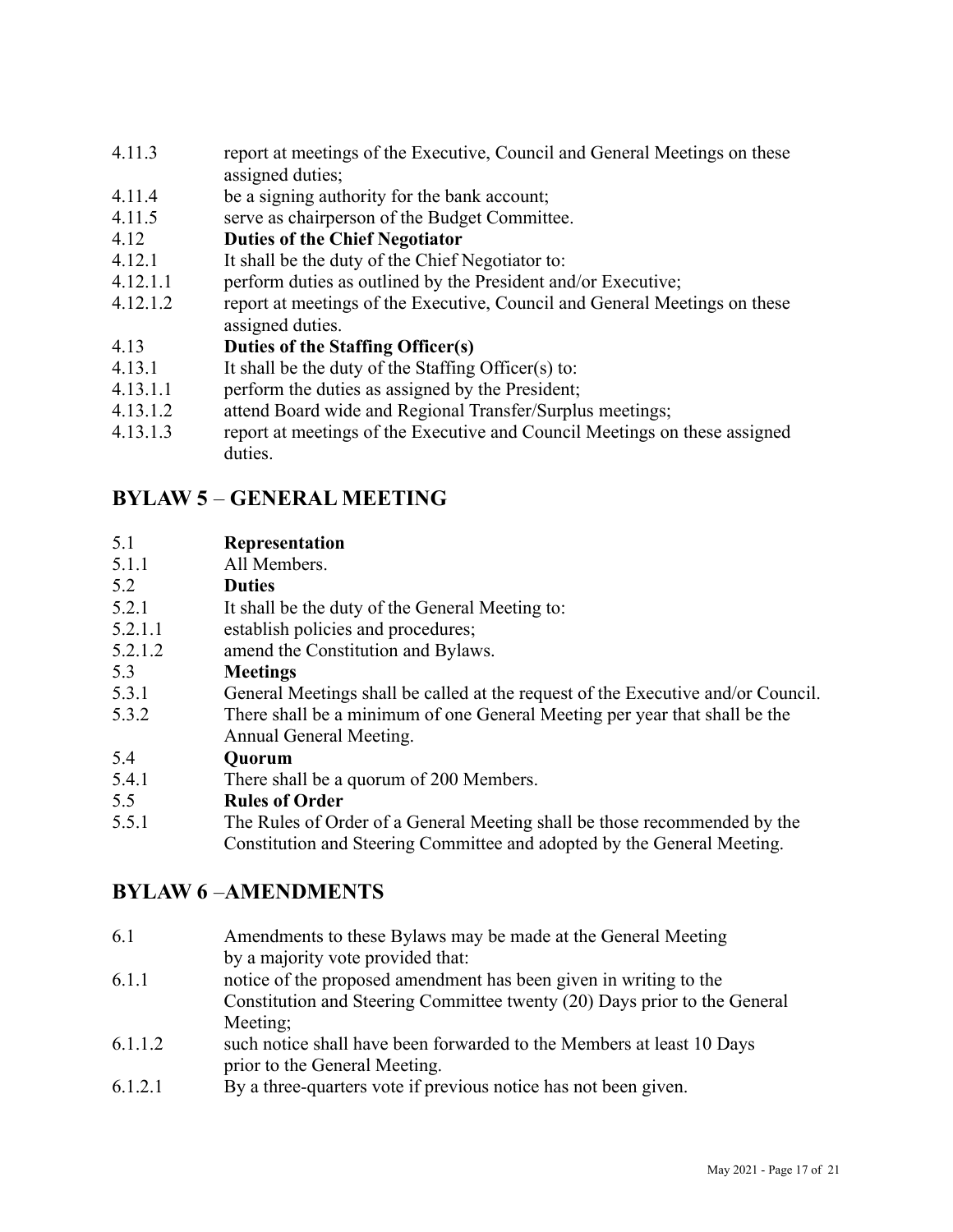# **BYLAW 7 – PROVINCIAL COUNCILLORS**

7.1 Provincial Councillors shall be the leaders of the AMPA Delegation and shall have delegate status.

## **BYLAW 8 – RATIFICATION OF A TENTATIVE SETTLEMENT**

- 8.1 Within five (5) days of reaching a tentative settlement of a collective agreement, the Executive will:
- 8.1.1 set a ratification vote date, post it on the TTBU website, and notify all Branches of the date;
- 8.1.2 call a special Council meeting to discuss the settlement and inform the Members of the meeting by posting the details on the TTBU website and notifying all of the Branches;
- 8.1.3 provide at the special Council meeting complete written copies of the tentative settlement;
- 8.1.4 distribute at least one complete, written copy of the tentative settlement to each worksite;
- 8.1.5 distribute a written summary of the tentative settlement to each member in each worksite;
- 8.1.6 either recommend acceptance, rejection, or make no recommendation to the membership on the tentative settlement.
- 8.1.7 Ratification shall be by a full Membership vote by secret ballot with each Member receiving one vote.
- 8.2 In the event that a tentative settlement of a collective agreement is achieved during a full walk out/lock out the Executive will:
- 8.2.1 hold up to four (4) general information meetings to present a summary of the terms of a tentative agreement;
- 8.2.2 hold an all Member ratification vote at a special Council meeting the day immediately after the final general information meeting.

# **BYLAW 9 – LEVY**

- 9.1 The levy for TTBU Members shall be 0.1% of each payment earned through the Collective Agreement with the Toronto District School Board.
- 9.2 Amendments to the TTBU levy for Members must be approved by the Annual General Meeting through such vote count as prescribed for amending the Bylaws.
- 9.3 Any TTBU levy shall be used to defray the costs of time release of the elected Executive.

## **BYLAW 10 – RESERVE FUNDS**

10.1 Reserve Funds shall be placed in the following Reserve Fund Accounts in the name of OSSTF District 12 Toronto Teachers' Bargaining Unit.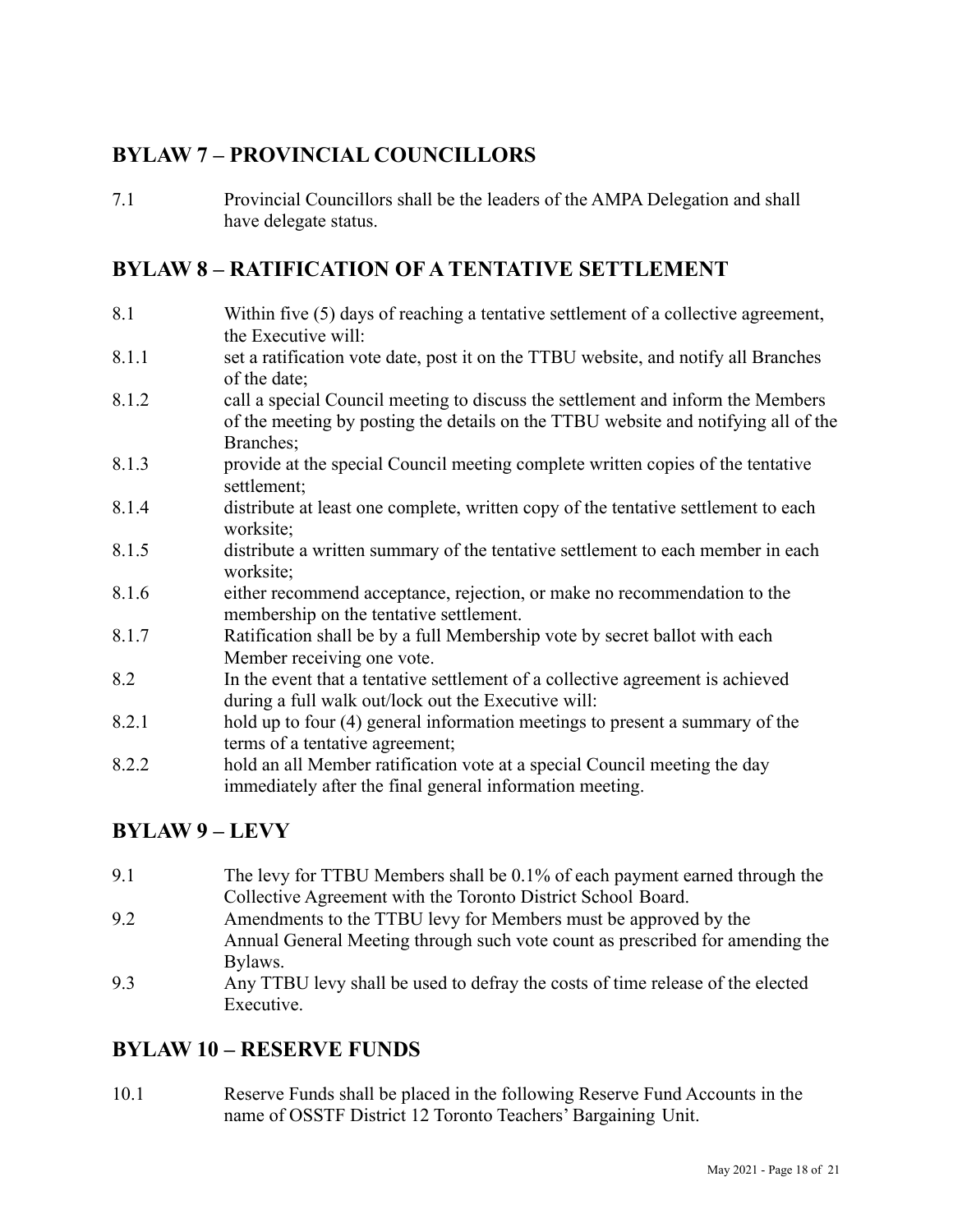#### 10.2 **General Fund**

- 10.2.1 The General Fund may be used to account for general operating activities of the Bargaining Unit. The fund balance shall not exceed \$50,000. Any excess will be transferred to other reserve funds, during the fiscal year, at the discretion of the Bargaining Unit Executive.
- 10.2.2 For the current fiscal year, all surplus funds from the previous fiscal year may be allotted to the General Fund. Interest earned from the fund may be used for legal fees, for grievances and/or the Bargaining Unit's share of replacement costs for Time Release, if necessary, before being retained in a specified reserve fund.

#### 10.3 **Negotiations Fund**

10.3.1 The Negotiations Fund may be used to finance any special expenses arising from negotiations involving members of the TTBU. The Treasurer may make expenditures on a motion of the Bargaining Unit Executive. Interest earned from this fund may be used for legal fees, for grievances and/or the Bargaining Unit's share of replacement costs for Time Release, if necessary, before being retained in this reserve fund. The Annual General Meeting of the Bargaining Unit must be informed of all transfers from this fund.

#### 10.4 **Capital Equipment Fund**

10.4.1 The Capital Equipment Fund may be used for the purchase, replacement or repair of the Bargaining Unit's office equipment. The Treasurer may make expenditures on a motion of the Bargaining Unit Executive. Interest earned from this fund may be used for legal fees, for grievances and/or the Bargaining Unit's share of replacement costs for Time Release, if necessary, before being retained in this reserve fund. The Annual General Meeting of the Bargaining Unit must be informed of all transfers from this fund.

#### 10.5 **Property Fund**

10.5.1 The Property Fund may be used for the purchase and/or upkeep of the Bargaining Unit's property. Capital expenditures shall be made with the approval of the Bargaining Unit Executive. Interest earned from this fund may be used for legal fees, for grievances and/or the Bargaining Unit's share of replacement costs for Time Release, if necessary, before being retained in this reserve fund. The Annual General Meeting of the Bargaining Unit must be informed of all transfers from this fund.

#### 10.6 **Professional Development Fund**

10.6.1 The Professional Development Fund may be used to provide additional funds for professional development activities in the Bargaining Unit. Expenditures from this fund shall be limited to 10% of the balance of the account at August 1 of that fiscal year. Interest earned from this fund may be used for legal fees, for grievances and/or the Bargaining Unit's share of replacement costs for Time Release, if necessary, before being retained in this reserve fund. The Annual General Meeting of the Bargaining Unit must be informed of all transfers from this fund.

#### 10.7 **Employee Sick Leave Gratuity Fund**

10.7.1 An amount equivalent to 2% of the dollar value of each unused sick day shall be deposited for each employee who is eligible for a sick leave gratuity upon retirement, death or resignation shall be deposited to the fund on August  $1<sup>st</sup>$  of the next fiscal year. Interest earned from this fund may be used for legal fees, for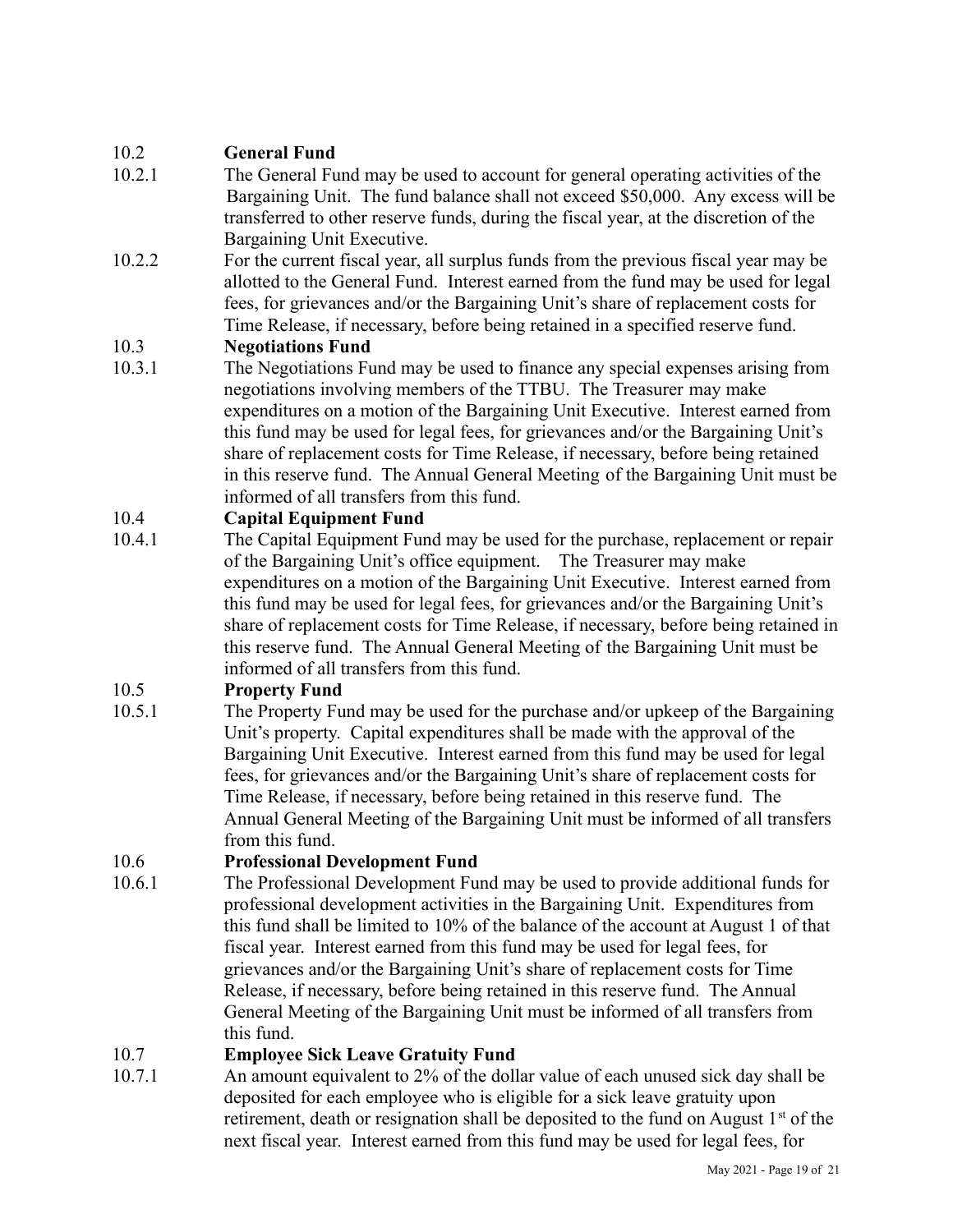grievances and/or the Bargaining Unit's share of replacement costs for Time Release, if necessary, before being retained in this reserve fund. The Annual General Meeting of the Bargaining Unit must be informed of all transfers from this fund.

#### 10.8 **Camille Natale Fund**

10.8.1 The Camille Natale Fund may be used to provide a bursary to honour a Toronto District secondary school student. This student award is in memory of Camille Natale, a dedicated OSSTF activist who passed away in 2000. The award will go to one Toronto District School Board secondary student who exemplifies the qualities that made Camille such a valuable and beloved member of OSSTF. Interest earned from this fund in excess of the amount of the bursary must be turned back into the fund. The Annual General Meeting of the Bargaining Unit must be informed of all transfers from this fund.

#### 10.9 **Strike Assistance Fund**

10.9.1 Moneys from the Strike Assistance Fund shall be used only to benefit members of OSSTF, other OTF affiliates, or other TDSB employee Bargaining Units who are engaging in a legal strike or who have been locked out. Expenditures from the account shall be subject to the approval of the TTBU Executive by a simple majority vote. The Executive may recommend a donation of up to five dollars (\$5.00) per member of the affected unit. Interest earned from the investment of this fund must be turned back into the fund. The annual general meeting of the Bargaining Unit must be informed of all transfers from this fund.